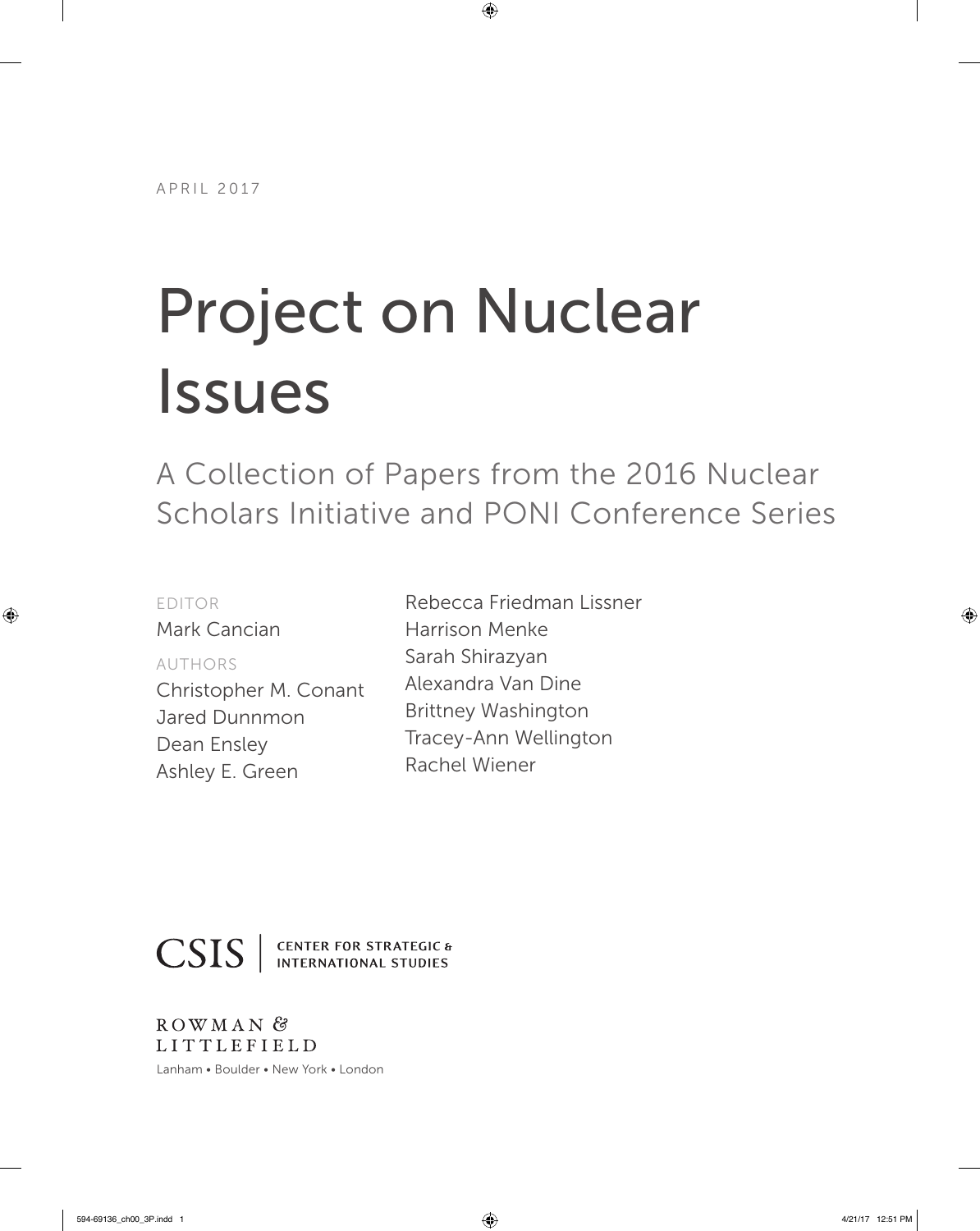## About CSIS

For over 50 years, the Center for Strategic and International Studies (CSIS) has worked to develop solutions to the world's greatest policy challenges. Today, CSIS scholars are providing strategic insights and bipartisan policy solutions to help decisionmakers chart a course toward a better world.

CSIS is a nonprofit organization headquartered in Washington, D.C. The Center's 220 fulltime staff and large network of affiliated scholars conduct research and analysis and develop policy initiatives that look into the future and anticipate change.

Founded at the height of the Cold War by David M. Abshire and Admiral Arleigh Burke, CSIS was dedicated to finding ways to sustain American prominence and prosperity as a force for good in the world. Since 1962, CSIS has become one of the world's preeminent international institutions focused on defense and security; regional stability; and transnational challenges ranging from energy and climate to global health and economic integration.

Thomas J. Pritzker was named chairman of the CSIS Board of Trustees in November 2015. Former U.S. deputy secretary of defense John J. Hamre has served as the Center's president and chief executive officer since 2000.

CSIS does not take specific policy positions; accordingly, all views expressed herein should be understood to be solely those of the author(s).

## Acknowledgments

This report is made possible by the generous support of the Defense Threat Reduction Agency and the National Nuclear Security Administration.

© 2017 by the Center for Strategic and International Studies. All rights reserved.

ISBN: 978-1-4422-8001-4 (pb); 978-1-4422-8002-1 (eBook)

Center for Strategic & International Studies Rowman & Littlefield 1616 Rhode Island Avenue, NW 4501 Forbes Boulevard Washington, DC 20036 Lanham, MD 20706 202-887-0200 | [www.](http://www.csis.org)csis.org 301-459-3366 | www.[rowman](http://www.rowman.com).com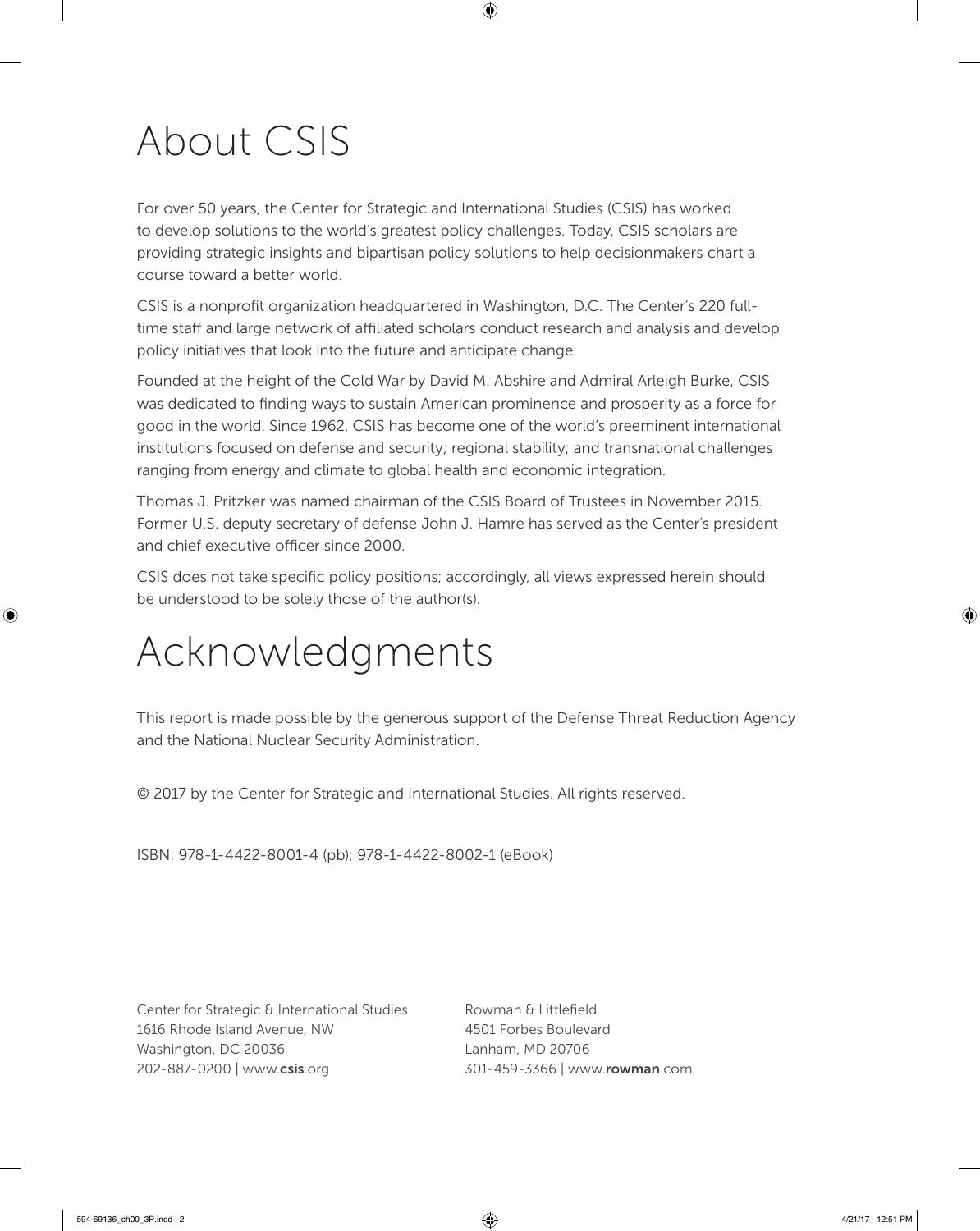## Nuclear Command and Control in the Twenty-First Century: Maintaining Surety in Outer Space and Cyberspace

## Jared Dunnmon<sup>1</sup>

*Cyber vulnerabilities in the space-based component of U.S. nuclear command, control, and communications (NC3) systems represent a significant risk to ensuring continuing nuclear stability. This paper examines emerging threats to the surety of the U.S. nuclear deterrent resulting from asymmetric threats to space-based assets from actors in the cyber domain, and considers how responses to such threats could be framed in terms of the laws of armed conflict. Several scenarios are developed to demonstrate both the immediacy and the inherent difficulty of operational problems that could result from current NC3 architectures. Finally, distinct sets of recommendations spanning both technology and policy domains are developed with the goal of reducing the possibility of nuclear destabilization caused by a cyber attack on U.S. NC3.*

<sup>1.</sup> Jared Dunnmon is a PhD candidate in engineering at Stanford University. His academic interests encompass energy and propulsion systems, artificial intelligence, nuclear deterrence, and improving cyber-physical resilience in critical infrastructure systems. In addition to his research work, Dunnmon is affiliated with the Stanford Hacking for Defense (H4D) project, focused on applying Silicon Valley rapid innovation techniques to pressing problems in defense and national security. Dunnmon holds a bachelor's degree in mechanical engineering from Duke University in addition to master's degrees in both scientific computing and business administration from Oxford University. This manuscript would not have been possible without the support, time, and effort of a wide variety of individuals. The author would especially like to thank Ambassador Linton Brooks, Dr. James Miller, Dr. John Harvey, Dr. James A. Lewis, Professor Scott Sagan, Admiral James O. Ellis, Dr. Herbert Lin, and Mallory Stewart for their engagement during this project.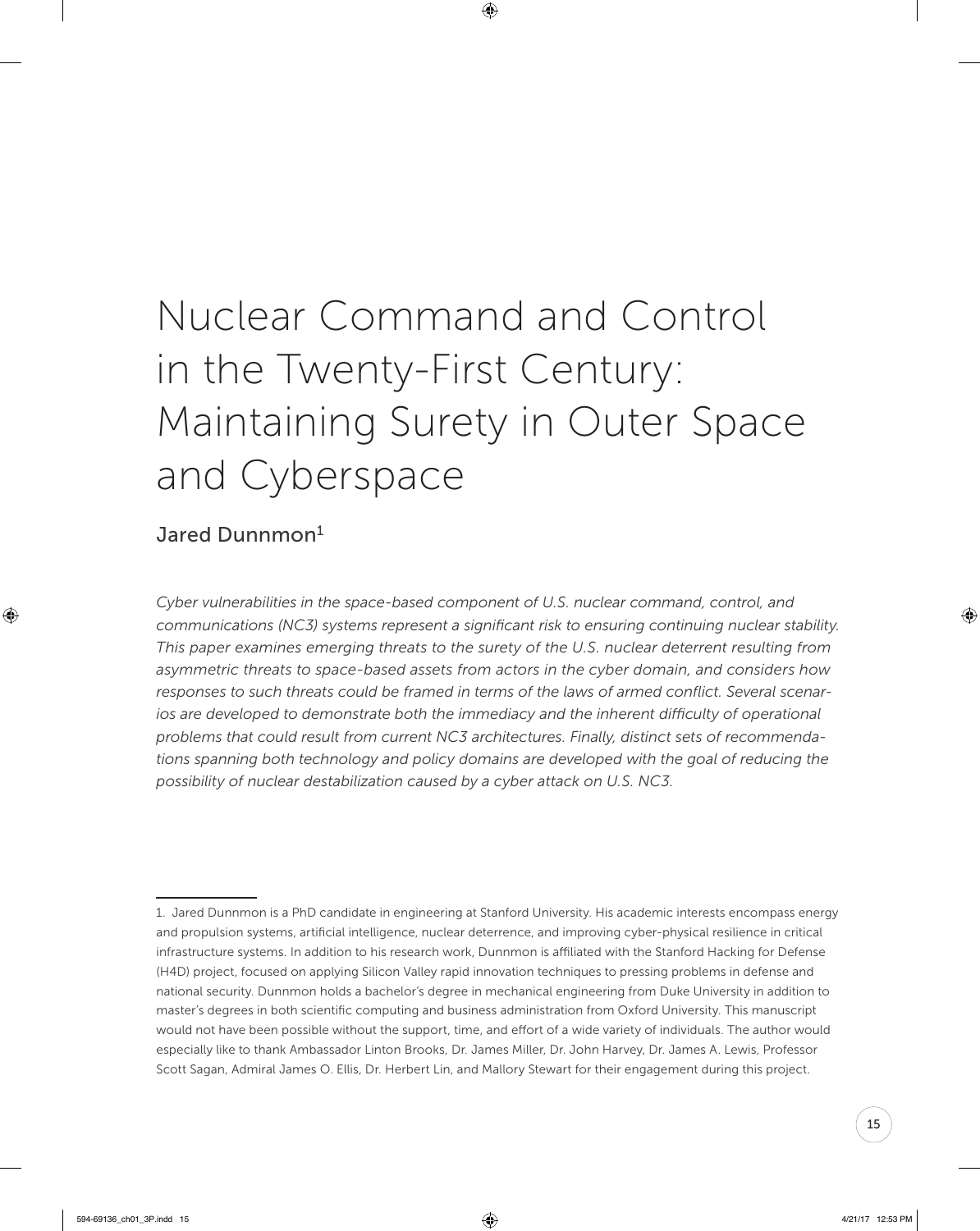## INTRODUCTION

In the years following the conclusion of the Cold War, the nature of international nuclear dynamics has fundamentally changed. Instead of a nuclear community dominated by mutually assured destruction between two superpowers, the last several decades have seen proliferation of nuclear capabilities in new locations such as Iran and North Korea combined with unprecedented democratization of powerful technology previously confined to nation-states.<sup>2</sup> In particular, the rapid global uptake of high-performance computational capability, reduced barriers to space access, and widespread proliferation of knowledge via the Internet have eroded many of the technological advantages previously held by nation-states. $3$ 

The challenges associated with these new realities are particularly important in the ongoing process of ensuring the security and strategic stability of the U.S. nuclear deterrent through the nuclear command, control, and communications (NC3) system. The purpose of the NC3 system is to link nuclear forces to presidential authority; this is accomplished via a complex system that includes space-borne and terrestrial early warning radar, facilities to interpret early warning information, various terrestrial and airborne command and control posts, and communications infrastructure comprised of satellite, radio frequency (RF), and land-line communications.<sup>4</sup> As noted by Admiral Cecil Haney in his capacity as United States Strategic Command (USSTRATCOM) commander, "Assured and reliable NC3 is critical to the credibility of our nuclear deterrent. The aging NC3 system continues to meet its intended purpose, but risk to mission success is increasing. Our challenges include operating aging legacy systems and addressing risks associated with today's digital security environment."5

Much of Admiral Haney's testimony focuses on the specter of threats in the cyber domain, the full definition of which can be succinctly stated as "an operational domain framed by the use of electronics and the electromagnetic spectrum to create, store, modify, exchange, and exploit information via interconnected and internetted information systems and their associated infrastructure."6 This emphasis on cyber threats to NC3 systems echoes conclusions of both the Defense Science Board<sup>7</sup> and the 2014 Quadrennial Defense Review (QDR).<sup>8</sup> In addition, a variety

- 5. Senate Committee on Armed Services, "Statement of Admiral C. D. Haney, Commander, United States Strategic Command," 113th Cong., 2nd sess., February 27, 2014, 9.
- 6. Daniel Kuehl, "From Cyberspace to Cyberpower: Defining the Problem," in *Cyberpower and National Security*, ed. Franklin Kramer, Stuart Starr, and Larry Wentz (Dulles, VA: Potomac Books, 2009).
- 7. Defense Science Board, *Task Force Report: Resilient Military Systems and the Advanced Cyber Threat* (Washington, DC: Office of the Under Secretary of Defense for Acquisition, Technology and Logistics, 2013).

8. U.S. Department of Defense (DoD), *Quadrennial Defense Review Report, 2014* (Washington, DC: DoD, March 2014).

<sup>2.</sup> George P. Shultz, William J. Perry, Henry A. Kissinger, and Sam Nunn, "A World Free of Nuclear Weapons," *Wall Street Journal*, January 4, 2007.

<sup>3.</sup> Jason Fritz, "Hacking Nuclear Command and Control," International Commission on Nuclear Nonproliferation and Disarmament, 2009, [http://icnnd.org/documents/jason\\_fritz\\_hacking\\_nc2.doc.](http://icnnd.org/documents/jason_fritz_hacking_nc2.doc)

<sup>4.</sup> John Harvey, "Nuclear Command and Control for the 21st Century" (speech given at the DNUG Conference, September 23, 2014, Lorton, VA).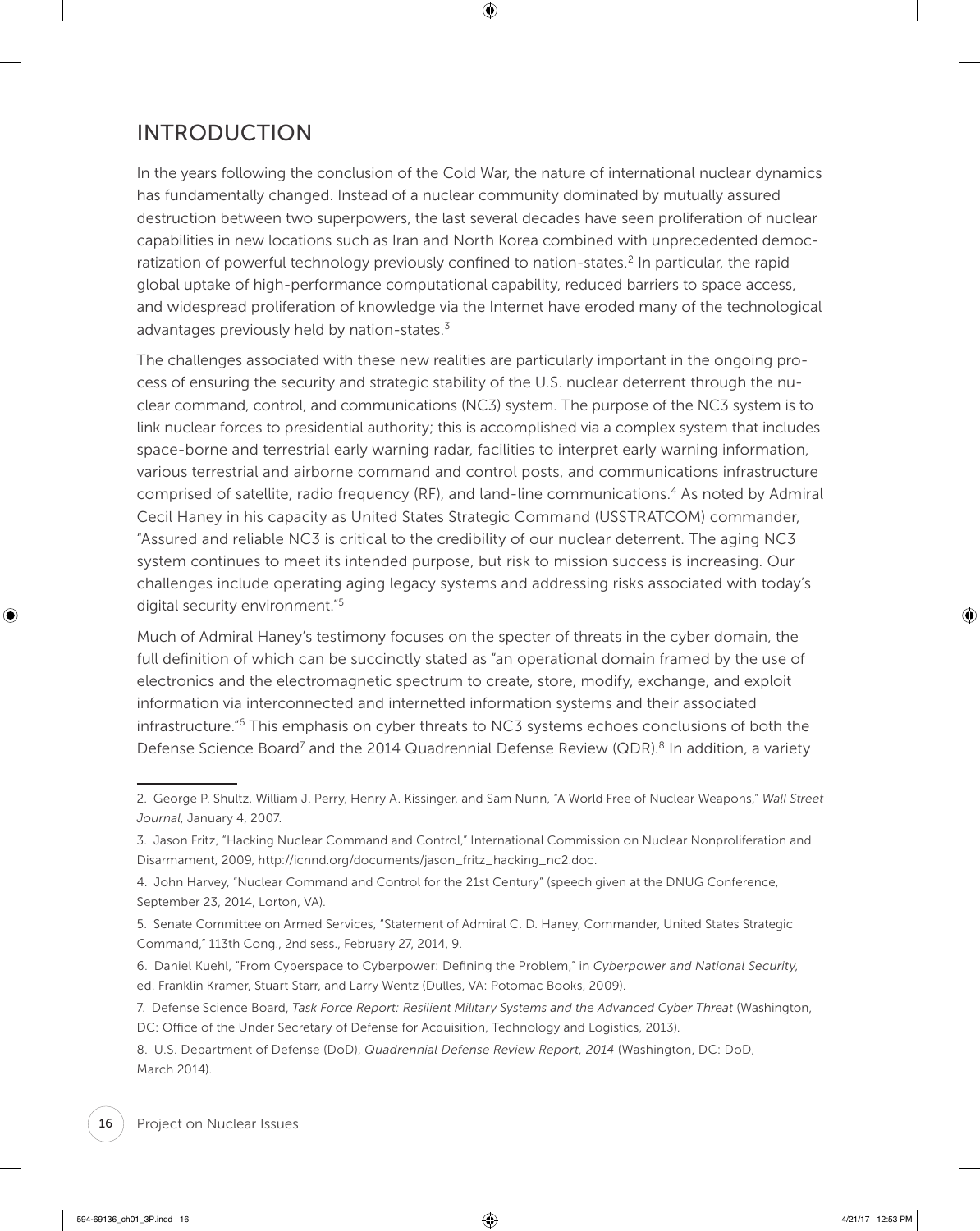of scholars have described the dire consequences of an NC3 architecture compromised by cyber incursion, including false alarms, inadvertent launches, loss of contact with nuclear weapons, premature detonation, and a fundamental loss of nuclear strategic stability.<sup>9</sup> It is therefore imperative for global safety and security that NC3 systems be safeguarded from cyber intrusion.

Unfortunately, given the increasingly complex nature of the NC3 systems described above, there exist a variety of potential attack vectors that could be exploited by malicious interests, including both state and non-state actors. Such attacks could be categorized as follows: communicating inaccurate actions or intentions, increasing perceived time pressures to act or respond, disrupting or destroying communications channels, and hindering the search for viable alternatives.10 For effective NC3 operation, for instance, it is crucial that early warning sensors give accurate information on whether another state has launched a nuclear attack; otherwise, erroneous assessments could result in an unintended nuclear exchange. Ambiguity in early warning systems is particularly problematic given that watch personnel generally have only three minutes to initially differentiate a nuclear launch from such mundane events as solar reflection off the water, wildfires, and ever more common commercial satellite launches.<sup>11</sup>

Effective NC3 operation is also directly reliant on assured communications between key elements of leadership. Specifically, the minimum essential electronic communications network (MEECN) represents the critical linkage between presidential authority and the three legs of the command, control, and communications triad. This system includes airborne (E-6B TACAMO, E-4B NAOC, B-52 bomber), satellite (AFSATCOM, MILSTAR, AEHF), seaborne (SSBN), and ground-based (NMCC, MRT) assets. Disruption of this communications network would erode or neutralize U.S. capability to rapidly execute decisions made by strategic leaders.<sup>12</sup>

Finally, reduction in the number of viable nuclear response alternatives detracts from strategic stability. If part of the nuclear enterprise (e.g., any leg of the command, control, and communications triad, or a component of the NC3 system) is believed to have been compromised by an adversary, it becomes much more likely that any further perceived aggression will be met with nuclear response.<sup>13</sup> In the end, it is clear that any degradation of the U.S. NC3 system materially increases the possibility of nuclear conflict and the associated human catastrophe. It thus remains imperative that vulnerabilities to this architecture be minimized.

- 10. Futter, "Hacking the Bomb."
- 11. Blair, "Rogue States."

13. Futter, "Hacking the Bomb."

<sup>9.</sup> Andrew Futter, "Hacking the Bomb: Nuclear Weapons in the Cyber Age" (paper presented at the ISA Annual Conference, New Orleans, LA, February 2015); Eric Schlosser, *Command and Control: Nuclear Weapons, The Damascus Accident, and the Illusion of Safety* (New York: Penguin, 2013); Bruce Blair, "Rogue States: Nuclear Red Herrings," *Defense Monitor*, January 2004; Richard J. Danzig, *Surviving on a Diet of Poisoned Fruit: Reducing the National Security Risks of America's Cyber Dependencies* (Washington, DC: Center for New American Security, 2014).

<sup>12.</sup> Fritz, "Hacking Nuclear Command and Control." AEHF, Advanced Extremely High Frequency; AFSATCOM, Air Force Satellite Communications; MILSTAR, Military Strategic and Tactical Relay; MRT, Miniature Receive Terminal; NAOC, National Airborne Operations Center; NMCC, National Military Command Center; SSBN, strategic ballistic missile submarine.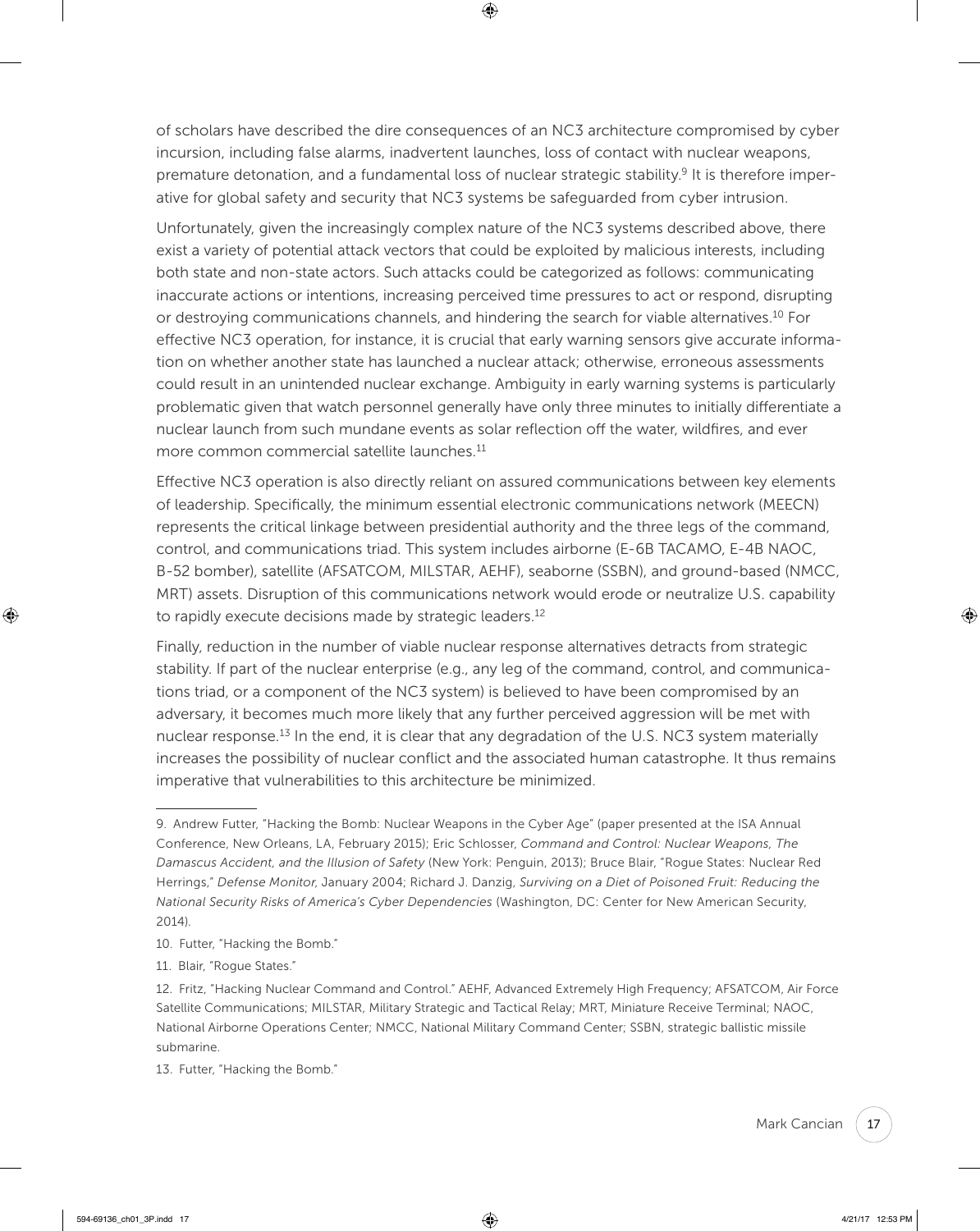This paper will first present an overview of how the democratization of key technologies in the early twenty-first century has led to the development of asymmetric threats to NC3 systems in the space and cyber domains. Next, it will consider how the traditional laws of armed conflict could be adapted to the cyber domain within the context of its interaction with NC3. Analysis then proceeds to consider two different scenarios to demonstrate how the combination of asymmetric threats, current NC3 technology, and ambiguous laws of armed cyber-conflict could put U.S. leadership in difficult strategic decisionmaking situations. Finally, the discussion concludes with a set of technical and policy recommendations intended to reduce the possibility that such scenarios would ever come to pass.

## ASYMMETRIC THREATS TO NC3 IN THE TWENTY-FIRST CENTURY

While rapid advances in information technology, communications, and computation have yielded many improvements to NC3 systems, these improvements have come at the cost of NC3 surety and security. The two domains in which these costs are most apparent are the two newest arenas of conflict: outer space and cyberspace. In the words of Admiral Haney, "the space domain, along with cyberspace, is simultaneously more critical to all U.S. operations yet more vulnerable than ever to hostile actions."14 The worrisome combination of international norms that have been far outpaced by the speed of technological advancement and democratization of key space and cyber technologies has led the United States to a point where it is difficult to be confident that the current NC3 structure is resilient in a cyber-physical sense.

## Outer Space

The major threat to NC3 posed by vulnerabilities in space-based assets results from potential disruptions to both early warning and communications functions. As noted by Frank Rose, former deputy assistant secretary of state for defense policy and verification operations,

> The United States in particular is deeply reliant upon space. While such reliance enables the United States and our allies and partners to undertake a range of operations in support of peace and security, this reliance has increasingly been viewed by potential adversaries as a vulnerability to be exploited through the development of counterspace capabilities.<sup>15</sup>

This reality is particularly emergent in the context of NC3. At present, it is known that Russia and China are actively pursuing or already maintain such capabilities as laser weapons for satellite denial,<sup>16</sup> electromagnetic (EM) jamming for communications degradation, and physical antisatellite

16. Ibid.

<sup>14.</sup> Senate Committee on Armed Services, "Statement of Admiral C. D. Haney Commander United States Strategic Command."

<sup>15.</sup> Frank Rose, "Using Diplomacy to Advance the Long-Term Sustainability and Security of the Outer Space Environment" (remarks at International Symposium on Ensuring Stable Use of Outer Space, Tokyo, March 3, 2016).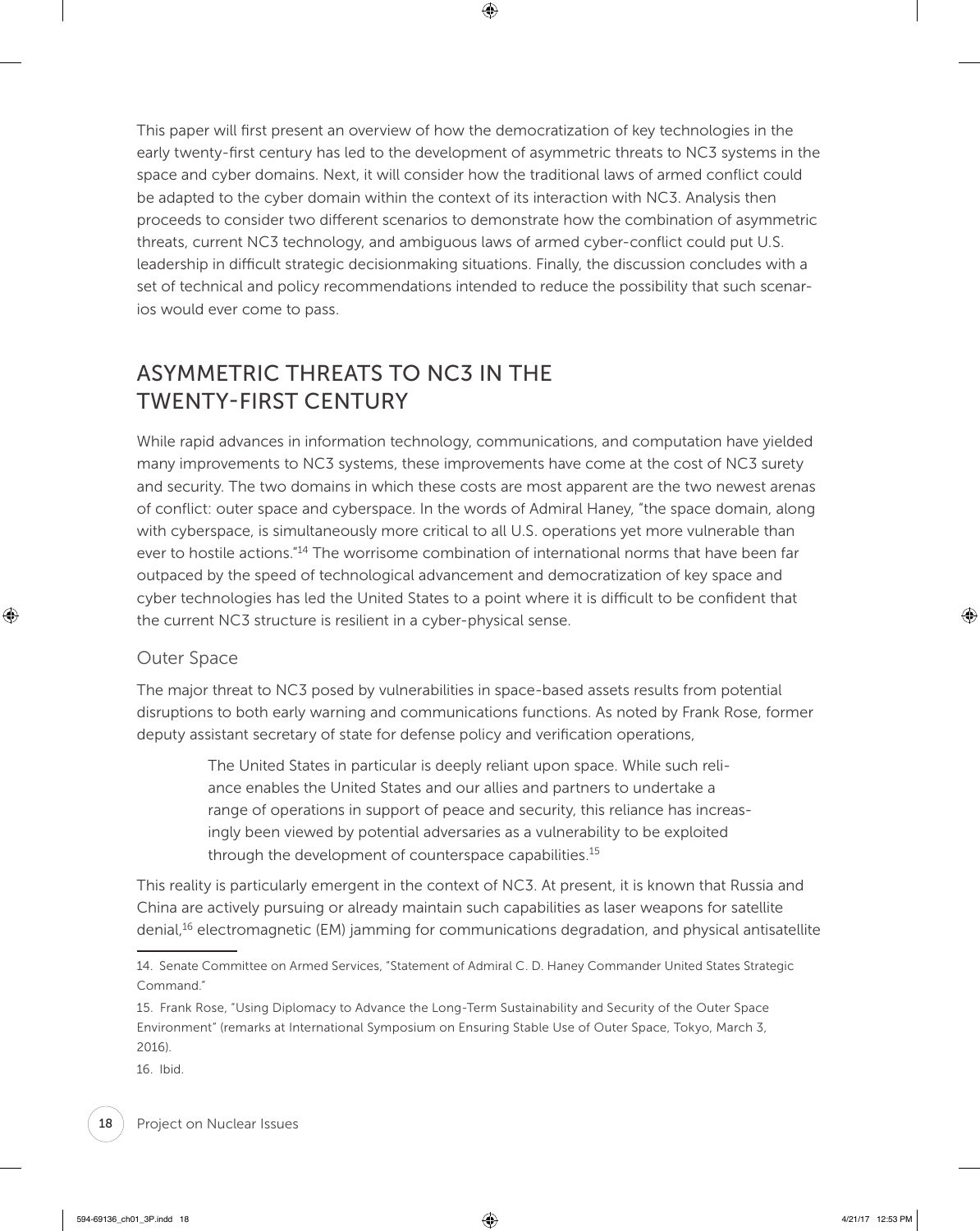(ASAT) systems.<sup>17</sup> Given heavy reliance on satellites such as Advanced Extremely High Frequency (AEHF) and Air Force Satellite Communications (AFSATCOM) in the NC3 system, ensuring both reliability and resiliency to these types of threats will be critical to creating a flexible and efficient NC3 system.

#### Cyberspace

In the cyber domain, potential vulnerabilities exist in all three parts of the command, control, and communications triad. Specifically,

> due to cyberspace's relatively low cost of entry, cyber threats range from state-sponsored offensive military operations and espionage activities, to [violent extremist organizations] intent on disrupting our way of life, to cyber criminals and recreational hackers seeking financial gain and notoriety. Additionally, the U.S. supply chain and critical infrastructure remains vulnerable to cyber attack, and even as we detect and defeat attacks, attribution remains a significant challenge.<sup>18</sup>

At present, assumptions are that NC3 is secured via a combination of air gaps, technological superiority in outer space and cyberspace, and human intervention in the control loop. Unfortunately, this is not always the case. In the intercontinental ballistic missile (ICBM) program, for instance, documented vulnerabilities include potential entry into the firewalled NC3 system, phony orders being conveyed via a backup antenna, distributed denial of service (DDoS) attacks on the nuclear infrastructure, and even a direct attack on thousands of feet of cable of the Hardened Intersite Cable System.<sup>19</sup> For the strategic ballistic missile submarine (SSBN) component, it has been widely publicized that the United States has chosen to use Linux-based operating systems in its SSBNs, as opposed to Windows XP-based architectures currently used by the British Trident program.<sup>20</sup> While neither of these operating systems is inherently problematic, the fact that their use in specific functional domains has been published so widely will enable hackers to focus on the correct class of exploits to use against these systems.<sup>21</sup> This observation, furthermore, hints at a distressing reality: with the emergence of ubiquitous cyber threats, the U.S. acquisition process has already begun moving toward increased levels of security and classification across the Department of Defense (DoD) enterprise, which hinders efficiency at all levels of the acquisition process. Without firing a shot, the opponent may well have caused substantial cost to the United States already due to the inefficiency resultant from broadly increased data security and classification procedures.

With the bomber airborne component of the command, control, and communications triad, the Air Force has experienced several NC3 breakdowns in the past several decades, the most recent of which involved the inadvertent placement of several nuclear warheads in a strategic bomber that

- 20. Futter, "Hacking the Bomb."
- 21. Fritz, "Hacking Nuclear Command and Control."

<sup>17.</sup> Harvey, "Nuclear Command and Control for the 21st Century."

<sup>18.</sup> Senate Committee on Armed Services, "Statement of Admiral C. D. Haney Commander United States Strategic Command."

<sup>19.</sup> Blair, "Rogue States."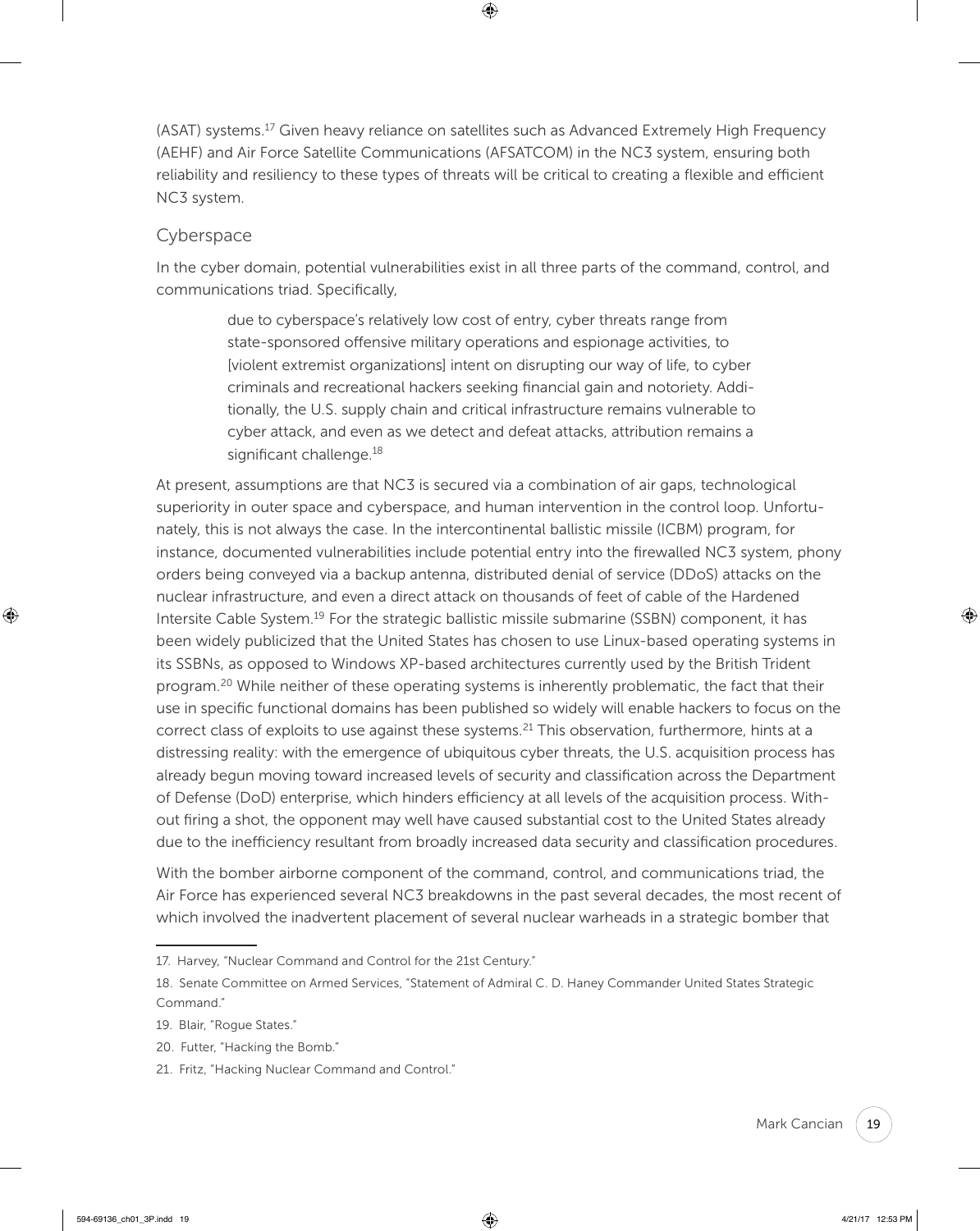flew over the United States.<sup>22</sup> While this latter situation was not necessarily a cyber failure of commission, it is certainly one of omission in the sense that appropriate command and control safeguards were not in place to prevent such a mistake from occurring.

Critical infrastructure that either directly or indirectly supports the nuclear enterprise, such as the domestic power grid is also vulnerable to cyber attack.<sup>23</sup> Janet Napolitano, former secretary of homeland security, recently estimated that an adversary could disable one of the major U.S. power grids with 80 to 90 percent probability of success.<sup>24</sup> The frequency of such cyber vulnerabilities generally correlates with the size of the codebase—one can usually assume one error per thousand lines of code. For perspective, a generic Linux operating system had 15 million lines of code as of 2011.<sup>25</sup> Thus, while the National Nuclear Security Administration (NNSA) currently deploys a wide variety of cyber-defense techniques in defense of nuclear assets, including vulnerability scanning, firewalls, commercial antivirus systems, encryption, data loss prevention, data at rest security, network monitoring, enterprise forensics, and automated security control assessment, it is impractical to find every possible vulnerability in a large codebase and thus impossible to guarantee absolute security from zero-day exploits.<sup>26</sup> Further, post-detection attribution remains a challenge that usually takes weeks to sort out, meaning that attribution may be unachievable on timescales characteristic of a crisis.<sup>27</sup>

#### *Combined Threats in Cyberspace and Outer Space*

Many of the most daunting challenges for NC3 resilience lie at the intersection of cyberspace and outer space domains, where cyber attacks are directed at space-based NC3 assets. A recent study revealed substantial numbers of exploitable flaws in many widely used commercial satellite architectures, including the Iridium constellation, International Maritime Satellites (INMARSAT), and other satellites commonly used by both North Atlantic Treaty Organization (NATO) forces and critical infrastructure systems.<sup>28</sup> Key vulnerability categories included hard-coded credentials (undocumented credentials that can authenticate in documented interfaces), undocumented protocols (protocols not intended for end users), insecure protocols (end-user protocols that pose a security risk), and backdoors (mechanisms used to access features not intended for end users). Outcomes from reported exploits included control over systems as varied as

<sup>22.</sup> Douglas Raaberg, "Commander Directed Report of Investigation Concerning an Unauthorized Transfer of Nuclear Warheads," unclassified document, August 30 2007, available at [http://scholar.harvard.edu/files/jvaynman/files/minot](http://scholar.harvard.edu/files/jvaynman/files/minot_afb_report.pdf) [\\_afb\\_report.pdf.](http://scholar.harvard.edu/files/jvaynman/files/minot_afb_report.pdf)

<sup>23.</sup> Janene Scully, "VAFB Power Plant to Help During Crisis," *Lompoc Record* (Santa Maria, CA), June 4, 2001, [http://](http://lompocrecord.com/news/local/vafb-power-plant-to-help-during-crisis/article_a5129e90-46f6-5459-ad26-754a42294f52.html) [lompocrecord.com/news/local/vafb-power-plant-to-help-during-crisis/article\\_a5129e90-46f6-5459-ad26-754](http://lompocrecord.com/news/local/vafb-power-plant-to-help-during-crisis/article_a5129e90-46f6-5459-ad26-754a42294f52.html) [a42294f52.html.](http://lompocrecord.com/news/local/vafb-power-plant-to-help-during-crisis/article_a5129e90-46f6-5459-ad26-754a42294f52.html)

<sup>24.</sup> Ted Koppel, "How Vulnerable Is US to Cyberattack on Power Grid? Very," *News & Observer* (Raleigh, NC), November 3, 2015.

<sup>25.</sup> Danzig, *Surviving on a Diet of Poisoned Fruit*.

<sup>26. &</sup>quot;Stockpile Stewardship Management Plan," National Nuclear Security Administration, 2016, [https://nnsa.energy.gov](https://nnsa.energy.gov/ourmission/managingthestockpile/ssmp) [/ourmission/managingthestockpile/ssmp](https://nnsa.energy.gov/ourmission/managingthestockpile/ssmp).

<sup>27.</sup> James A. Lewis, personal conversation with the author.

<sup>28.</sup> Ruben Santamarta, "A Wake-up Call for SATCOM [Satellite Communications] Security," IOActive, April 17, 2014, [http://blog.ioactive.com/2014/04/a-wake-up-call-for-satcom-security.html.](http://blog.ioactive.com/2014/04/a-wake-up-call-for-satcom-security.html)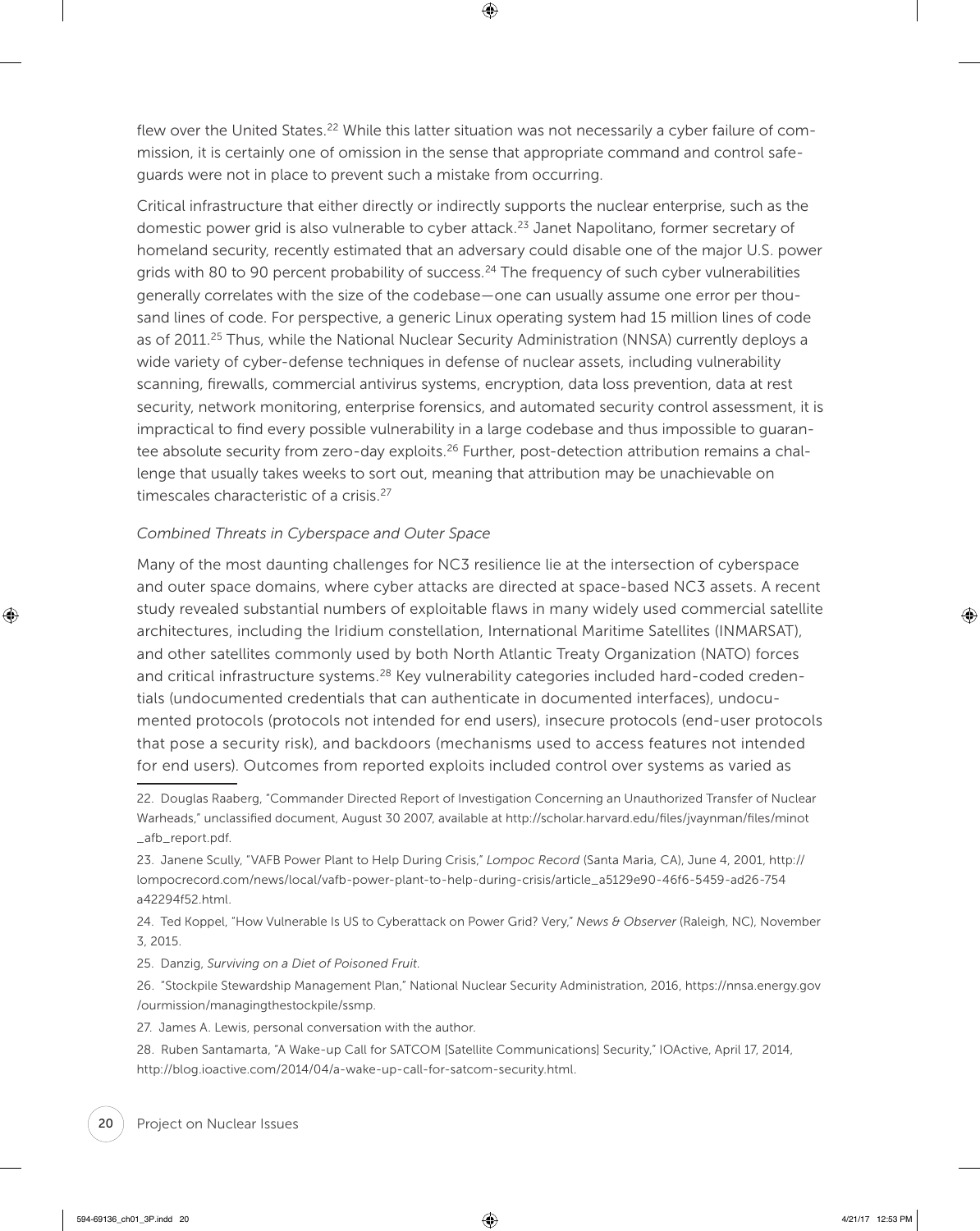land-based communication and aircraft navigation, either of which could have a debilitating effect on MEECN integrity and ultimate NC3 efficacy. Understanding and mitigating the potential effects of these cyber threats to space-based assets will be imperative in ensuring the continued effectiveness of NC3.

## LAWS OF ARMED CONFLICT: OLD RULES FOR NEW DOMAINS

While technical capabilities in outer space and cyberspace have continued to evolve, the laws of armed conflict have still not been updated to fully cover the new environment. Degradation of NC3 via cyber attack, with space-based assets being particularly vulnerable, can have a debilitating impact on the credibility of the nuclear deterrent. Even one successful cyber attack could have devastating consequences for global stability. As has been widely chronicled, the cyber domain poses unique difficulties to traditional application of conventional laws of armed conflict.<sup>29</sup> Such challenges are exacerbated when nuclear systems are involved.

For instance, to maintain nuclear strategic stability, it is generally helpful that any actions happen slowly (adversaries would have time to observe an action and respond), openly (actions can be observed by all parties and accurately attributed), and symmetrically (both sides can perform similar actions, and similar actions would cause similar levels of damage). Cyber operations against NC3, however, have none of these attributes. Activation of malicious code via backdoors or undocumented credentials can occur in a matter of seconds. Cyber attacks also have the potential to cause outcomes varying from simple annoyances all the way to catastrophic failures occasionally, the only difference is a few lines of code that are not visible to the attacked party. Further, even if it were possible to detect and analyze every protocol stored or running on an NC3 system, attribution processes are generally too slow to enable accurate response in any time shorter than a matter of days, making it possible for the United States to be victimized by a debilitating cyber attack without knowing what adversary was responsible.<sup>30</sup> Finally, and perhaps most disturbingly, cyber attacks are not limited to state actors. While it would most likely require sophisticated hacker teams with significant financial backing to find any vulnerabilities in NC3-specific systems,<sup>31</sup> increasing levels of intermingling between conventional and nuclear command, control, and communications (C3) systems (notably in the satellite domain) means that additional vulnerabilities may well have been introduced into current NC3 architectures.<sup>32</sup> It is even possible that unanticipated threat vectors that could be accessible to amateur hackers have already been introduced into U.S. C3 systems. Thus, these realities represent a dangerous dynamic that fundamentally weakens the stabilizing framework of mutually assured destruction. $33$ 

<sup>29.</sup> Michael N. Schmitt, ed., *Tallinn Manual on the International Law Applicable to Cyber Warfare* (New York: Cambridge University Press, 2013).

<sup>30.</sup> Lewis, personal conversation with the author.

<sup>31.</sup> Defense Science Board, *Task Force Report: Resilient Military Systems and the Advanced Cyber Threat*.

<sup>32.</sup> Harvey, "Nuclear Command and Control for the 21st Century"; Santamarta, "A Wake-up Call for SATCOM Security."

<sup>33.</sup> Danzig, *Surviving on a Diet of Poisoned Fruit*.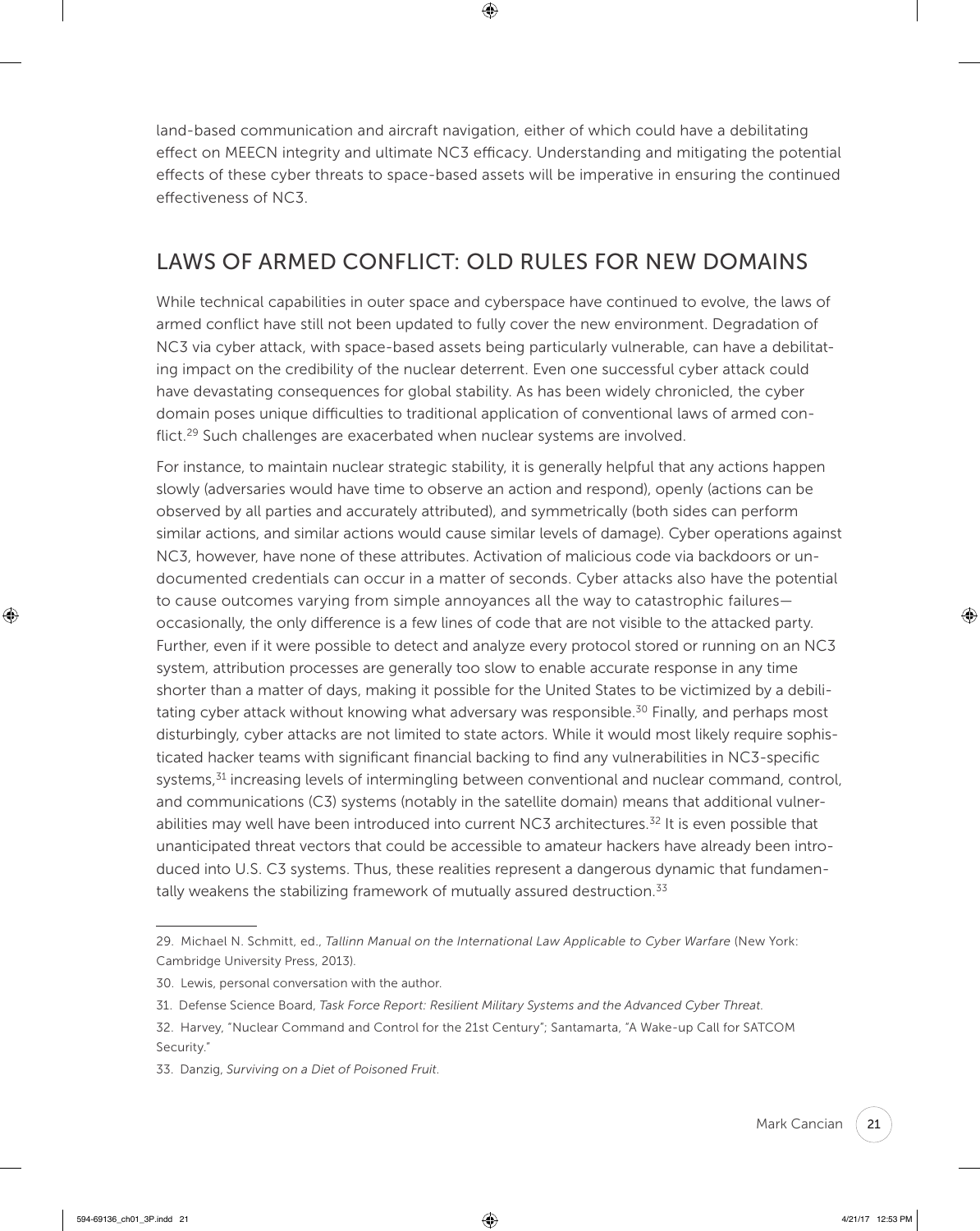Given that many of these challenges will persist for the foreseeable future, it becomes important to consider how the United States should both deter and respond to cyber threats to NC3 systems in the context of international laws of armed conflict. Understanding these dynamics would not only elucidate specific policy challenges, but perhaps also assist in the process of formulating viable solutions to the difficult problem of credibly protecting NC3 via a combination of targeted technical development, cost-effective system deployment, and specific policy assertions. While a variety of documents exist that could be used to guide this process, the *Tallinn Manual on the International Law Applicable to Cyber Warfare* represents a particularly appropriate framework for this analysis given that it was composed by an international group of experts (GoE) with the explicit goal of understanding how concepts of *jus ad bellum*, *jus in bello*, 34 and international humanitarian law apply to the cyber domain.<sup>35</sup> While the manual is not a formal statement of accepted international law and has not been broadly adopted, it represents a useful (though often nonunanimous) perspective from which to frame this discussion given its specific focus on "cyber operation[s] against a State's critical infrastructure, or a cyber attack targeting enemy command and control systems."<sup>36</sup>

Several key points that have particular application to NC3 are discussed here, with a particular emphasis on the interaction between the nuclear domain and cyber and space domains. Importantly, these ideas are not only considered from the U.S. point of view, but also from the standpoint of potential adversary nations who could conceivably use this framework as justification for actions taken against U.S. NC3.

## Jurisdiction and Sovereign Immunity

Jurisdiction, which refers to the "authority to prescribe, enforce, and adjudicate," is allocated for cyber activities to any state "over (a) persons engaged in cyber activities in its territory, (b) cyber infrastructure located on its territory, and (c) extraterritorially, in accordance with international law." Importantly, national security threats including "any cyber operation that interferes with a state's military defensive systems (early warning radar and air defense)" constitute a valid justification for extraterritorial action. Further, the *Tallinn Manual* specifically states that "the fact that a State is capable of taking control of a piece of cyber infrastructure does not affect jurisdiction—specifically, a state can't take control of [a] commercial drone operated by another state over international waters." Logically, this should extend to satellites in the internationally accessible space domain as well.

Sovereign immunity fundamentally safeguards the right of a government to control its own systems. Specifically, "Sovereign immunity provides that assets controlled by the government of one sovereignty cannot be taken control of by another sovereignty without a violation of sovereignty this includes vessels, aerial assets, and space assets."

<sup>34.</sup> *Jus ad bellum*: international law governing resort to force by States as an instrument of their foreign policy; *Jus in bello*: international law governing actions in armed conflict.

<sup>35.</sup> Scott Sagan, personal conversation with the author.

<sup>36.</sup> Schmitt, *Tallinn Manual on the International Law Applicable to Cyber Warfare*.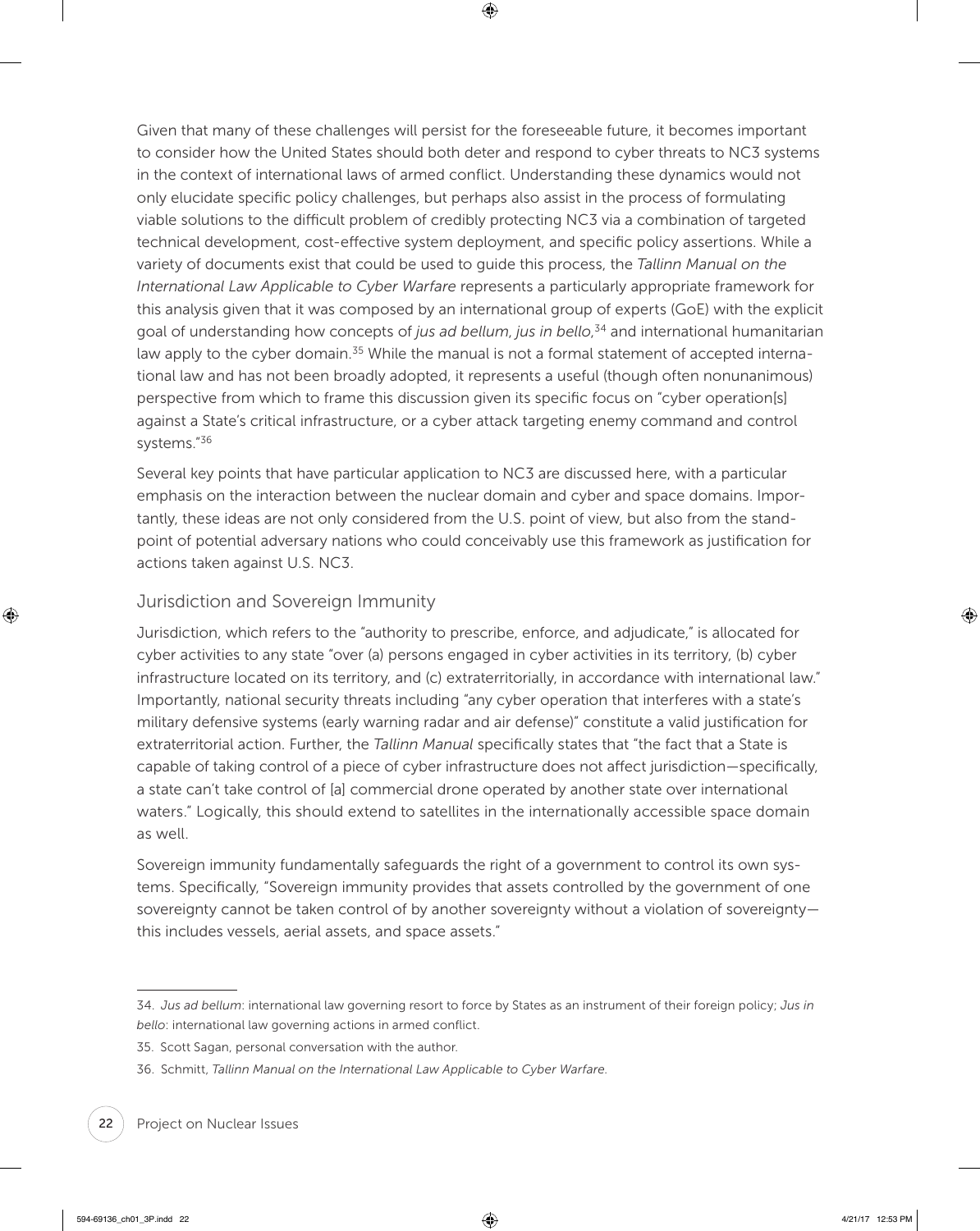The jurisdictional and sovereign immunity arguments above indicate that any action taken against a satellite owned by a particular country would be generally prohibited outside of wartime. However, the GoE proposed several specific exceptions to this rule. First, in order to enjoy sovereign immunity, a particular platform must be *exclusively* performing government functions. In particular, the GoE makes the point that satellites with different transponders for commercial and noncommercial traffic do *not* have sovereign inviolability, meaning that countries could reasonably argue they are not violating U.S. sovereignty by interfering with satellites that perform key NC3 functions, but have other nongovernmental purposes as well.<sup>37</sup> Thus, even if broadly accepted, this specific portion of international law would not seem to provide a strong formulaic disincentive to cyber attacks on either dedicated NC3 communications satellites or those (e.g., AEHF) performing multiple functions including NC3. This is particularly true given that the *Talllinn Manual* only stipulates that a state should not "knowingly allow cyber infrastructure located within its territory or under its exclusive government control to execute operations harmful to another state." The question of what states should reasonably be expected to know about cyber infrastructure within their borders remains open.<sup>38</sup>

## Responsibility

In general, a "state bears international legal responsibility for a cyber operation attributable to it and which constitutes a breach of an international obligation." However, states could be shielded from sanction for cyber operations by the clause stating that "the law of state responsibility is not implicated or prohibited by acts of international law, per se. Thus, a state's responsibility for cyber espionage is not to be engaged as a matter of international law."

While cyber espionage should be differentiated from cyber reconnaissance in the sense that espionage relates only to activities performed within an enemy state, it is nonetheless unclear that insertion of malicious code within an enemy C3 system from within its own networks would constitute an act punishable under international law, even if accurately attributed. However, the *Tallinn Manual* also explicitly indicates that a state may engage in counter-hacking if faced with aggressive hacking against its own critical infrastructure. The key technical issue here is that differentiating espionage and reconnaissance from aggressive attack can be nearly impossible, and that the same code could perform both functions under different operating conditions. Thus, the idea that espionage and attack should be treated differently seems to be inconsistent in the cyber domain, wherein perfect knowledge about enemy capabilities once inside a sensitive network will never be possible. While this particular section opens many questions that are beyond the scope of this work, the key point is that responsibility considerations do not specifically provide any sort of protection to NC3 systems from cyber attack.

## Use of Force

The *Tallinn Manual*'s prescriptions on the use of force also do not provide protection for NC3 systems. First, even if passwords are broken and firewalls are bypassed, it states that "cyber espionage and exploitation lacking an element of coercion do not per se violate the non-intervention

<sup>37.</sup> Ibid.

<sup>38.</sup> Ibid.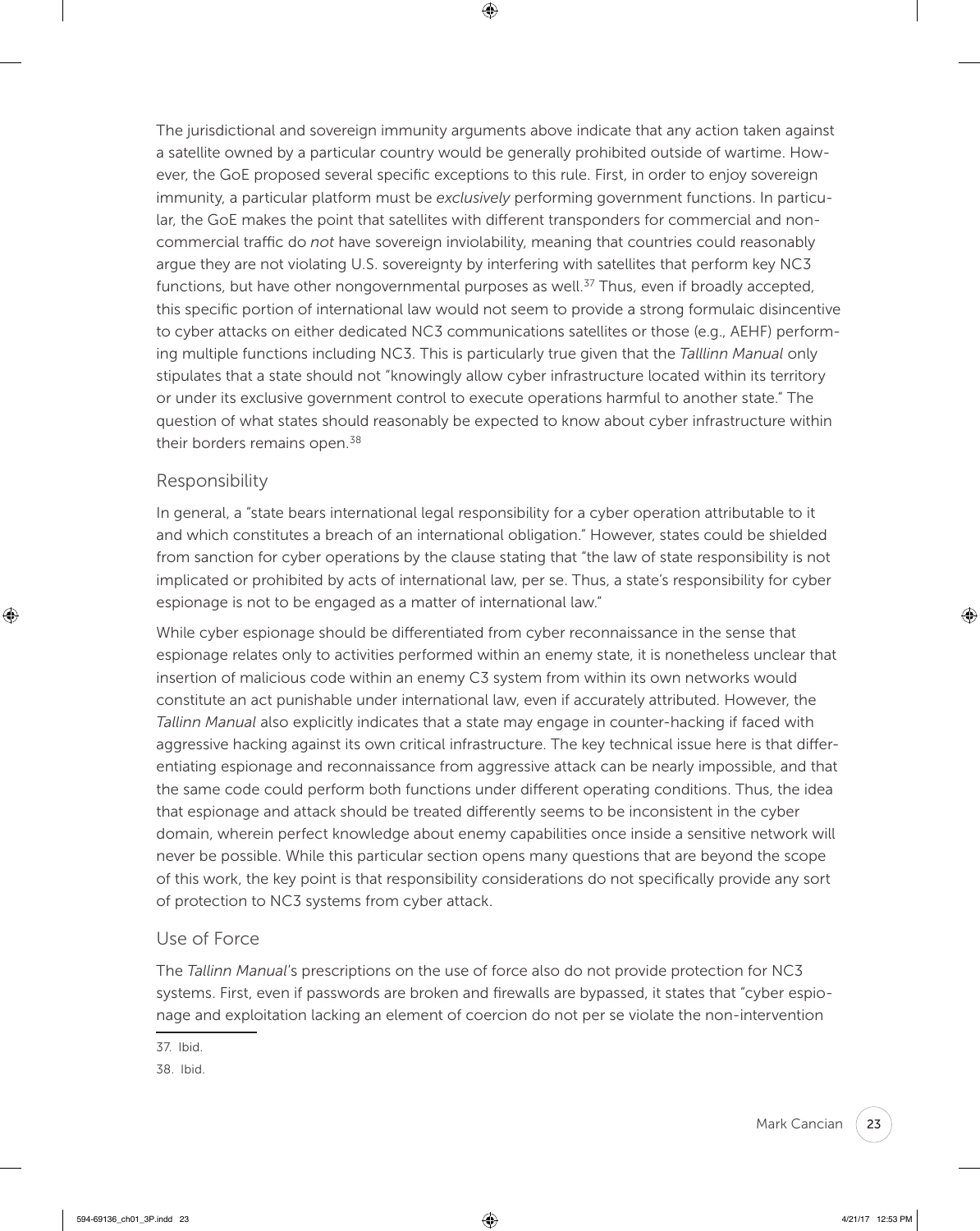principle." Technically, it would be very difficult to differentiate coercion from benign activity in real time. Further, the manual specifically states that encouraging or expressing support for others' activities does not cause a state to be held responsible, and, thus, while providing hacktivist groups with malware would comprise a use of force, funding them (or other forms of enabling, nontangible support) would not. Consequently, there exists little barrier in this framework to countries' funding extremely capable third parties to execute malicious cyber activities against U.S. NC3 on their behalf.<sup>39</sup>

### Self Defense

A key consideration in the laws governing armed conflict is under what circumstances an entity is entitled to take action in self-defense. The asymmetric nature of the cyber domain has caused it to be one of the few arenas in which attacks by a non-state actor can trigger the right to selfdefense.<sup>40</sup> Further, while a traditional school of thought has been that self-defense is only valid after an attack has been launched, the speed at which a first cyber attack would occur might obviate any chance for a response. The GoE considered this case, and strongly backed the applicability of "anticipatory self-defense" against a cyber attack. The idea behind this term is that a nation need not wait idly while enemies prepare a cyber attack; given the speed of cyber attacks, the "last window of opportunity to defend oneself" may well be before any attack has actually occurred.<sup>41</sup> An example given involves insertion of a logic bomb into a government's systems however, in this case the GoE contends that this insertion does not per se represent an armed attack, and that such a determination should not only consider the consequences of the code, but also the achievability of the conditions for activation. Unfortunately, the practicality of this particular example is burdened by the fact that it is not generally possible to know the intent or inner operation of a piece of malware before time-consuming code analysis has taken place. As mentioned above, decisions regarding responses to a potential attack on nuclear systems must be made on far shorter timescales. Thus, anticipatory self-defense appears to be a particularly strong concept in support of preemptive action against prospective cyber attack on critical nuclear systems.42

## Law of Armed Conflict

Once it has become apparent that states are in conflict, the Law of Armed Conflict (LOAC) applies to actions taken in the cyber domain. However, several aspects of the traditional LOAC require further exploration in the context of cyber attacks on NC3 systems. The question of proportionality, for instance, becomes very difficult to assess. Specifically, the LOAC states that active response to aggression should be similar in scope and magnitude, or "proportional," to the original aggression. If part of the nation's NC3 system were compromised by adversary action, however, what would be an appropriate response, particularly if no physical damage had been done? Is this considered an attack on the nuclear infrastructure, which could potentially merit a nuclear

<sup>39.</sup> Ibid.

<sup>40.</sup> Ibid.

<sup>41.</sup> Ibid.

<sup>42.</sup> Adm. James O. Ellis, personal conversation with the author.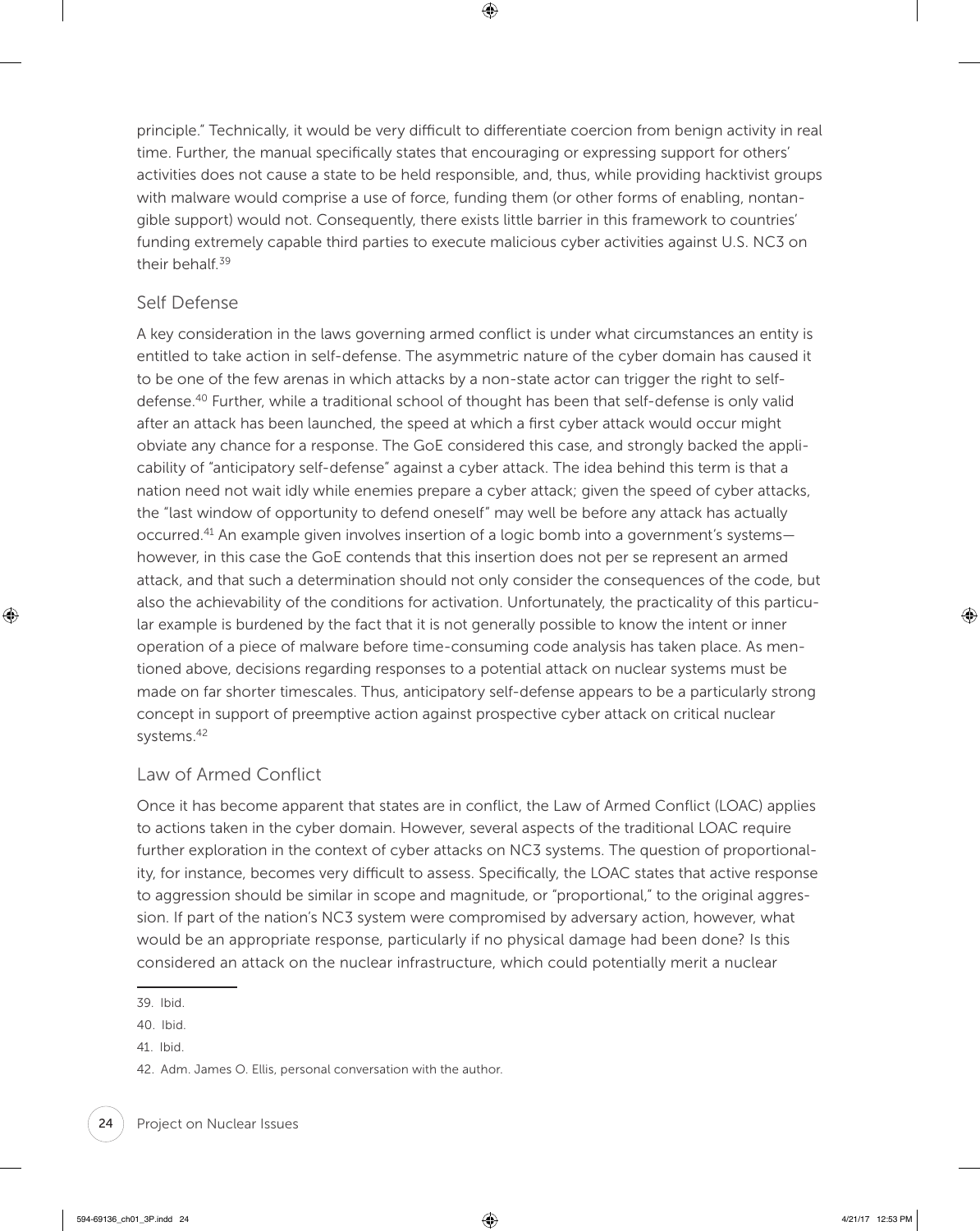response? While cyber attacks against adversaries would be permitted as a proportional response, would even proportional U.S. action against enemy NC3 systems cause escalation toward nuclear conflict? How should this risk be managed? For perspective, for a time it was Russian policy to respond to strategic cyber attack with the choice of any strategic weapon in its arsenal.<sup>43</sup> Finally, how does the United States consider attacks on systems that perform both conventional and nuclear C3 functions, such as AEHF satellites? Would a response from any element of the military be appropriate given the possibility of an implied nuclear threat? Each of these is an unanswered question that requires a nuanced response in the context of relevant technology and policy. The *Tallinn Manual* represents a good start in addressing many of these issues, but much work remains.

## A TOUGH CONFLUENCE: PLAUSIBLE SCENARIOS, DIFFICULT DECISIONS

To bring an aspect of concreteness to the analyses above, it is helpful to consider two separate scenarios where cyber operations involving the space-based portion of NC3 are compromised. Each of these is purely hypothetical, but grounded in technical reality. Further, while the analysis presented here does not propose command-level solutions to these difficult problems, the goal will be to present difficult situations that remain possible today, but could be reduced in probability by a combination of technology and policy strategies outlined in a later section.

## Malware Discovery: Is the United States at War?

First, consider a scenario where a piece of malware is found on a Military Satellite Communications (MILSATCOM) satellite involved in both conventional and nuclear C3. It is unclear what state of armed conflict the United States should consider itself to be in. Is this the lead-up to an attack (*jus ad bellum)?* Is this actually an attack (*jus in bello*)? Did this software originate from a non-state actor, and thus neither of the above would apply?

Given this uncertainty, the code is analyzed, and over the next several weeks it is determined that while the malicious code is exfiltrating data to some particular nation-state with 80 percent probability, it is not affecting system operability. In this case, how should the United States respond? There are several key issues and questions to consider, none of which has a particularly easy answer or solution:

- 1. During the time between discovery and analysis completion, it is impossible for the United States to know whether the malicious code has the capability to disable key NC3 functions in addition to simply exfiltrating data.
- 2. During the interval between discovery and tentative attribution, the United States would not have visibility into what type of actor has infiltrated the NC3 system (state or non-state), and further would be unable to take an appropriately specific defensive posture toward the potential attacker.

<sup>43.</sup> Futter, "Hacking the Bomb."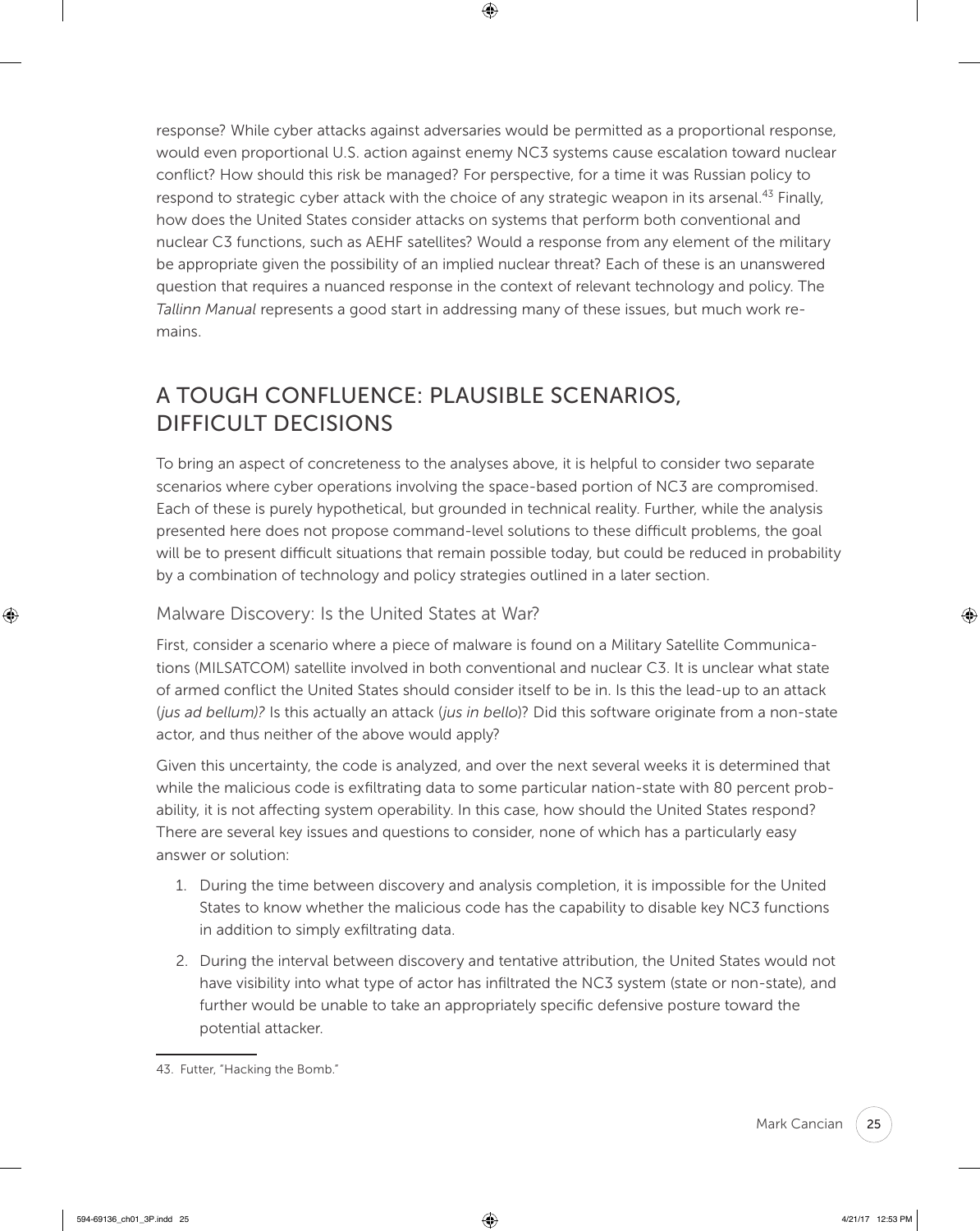- 3. Under international law, it is unclear if 80 percent probability is sufficient to justify assignation of responsibility.
- 4. It is possible that this is not the only piece of malware affecting the NC3 system. Discovery is by no means perfect, and other, more damaging codes could exist.
- 5. Given the above uncertainty regarding espionage versus attack, and assuming the attribution is correct, what would be an appropriate proportional response? Though these actions do not necessarily demonstrate intent to disrupt nuclear operations given the combination of conventional and nuclear C3, they could nevertheless be a prelude to nuclear attack or nuclear coercion (in a conventional conflict).
- 6. The United States could consider developing internal tools to disrupt an opponent's NC3 (if it exists), but this could be counterproductive. For instance, snippets of the Stuxnet code speculated to have been developed jointly by the United States and Israel to attack Iranian nuclear capabilities—have begun showing up in other parties' attack code. This situation illustrates how the United States' own offensive cyber tools can be repurposed in opposition to the national interest. In fact, dissection of U.S.-developed anti-NC3 codes by the adversary could well provide the insights a malicious party would need to greatly harm U.S. assets. Further, as far as Russia is concerned, even U.S. development of technology to interfere with NC3 is seen as inherently destabilizing; such considerations must necessarily play into decisions about whether tools to disrupt an opponent's NC3 should be developed.44
- 7. What is standard procedure for ensuring that NC3 is not compromised in the aftermath of a potentially malicious software activation? Should an event like this be disclosed to an international legal body? What steps can be taken to ensure that other parties do not attempt to take advantage of the fact that U.S. systems may be compromised?
- 8. Should anticipatory self-defense remain an option in such a scenario?

The Regional Scenario: Is the United States Fighting a Nuclear or Conventional War?

We now propose a scenario wherein the United States is involved in a conventional regional conflict with a peer nuclear power. Several recent studies have, for instance, explored the possibility either of a Russian attempt to annex the Baltic states or of a Chinese attempt at territorial expansion in the South China Sea.<sup>45</sup> In the course of such a conventional conflict, consider the set of issues and questions that would arise if a U.S. AEHF communications satellite suddenly ceased functioning:46

<sup>44.</sup> Lewis, personal conversation with the author.

<sup>45.</sup> David Shalpak and Michael Johnson, *Reinforcing Deterrence on NATO's Eastern Flank: Wargaming the Defense of the Baltics* (Santa Monica, CA: RAND, 2016); Bonnie S. Glaser, "Armed Clash in the South China Sea," Contingency Planning Memorandum No. 14, Council on Foreign Relations, April 2012, [http://www.cfr.org/asia-and-pacific/armed](http://www.cfr.org/asia-and-pacific/armed-clash-south-china-sea/p27883) [-clash-south-china-sea/p27883.](http://www.cfr.org/asia-and-pacific/armed-clash-south-china-sea/p27883)

<sup>46.</sup> Ellis, personal conversation with the author.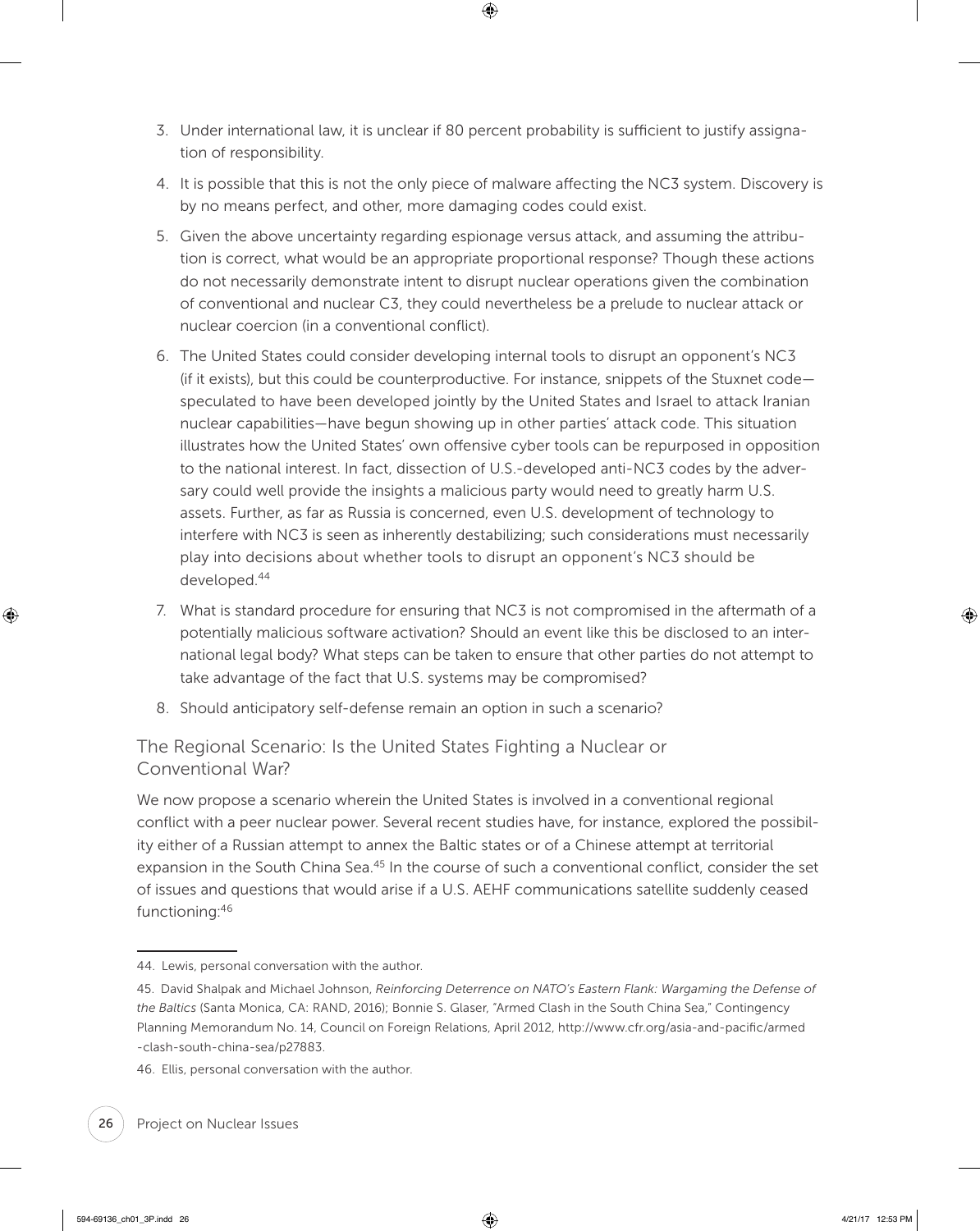- 1. What are the consequences of a relatively important node in the communications network no longer functioning? Can this node be compensated for? How long would it take to replace?
- 2. Did the satellite simply malfunction, or was it attacked?
- 3. If it was a malfunction, is this a systemic issue with the AEHF constellation or an isolated incident?
- 4. If it was an attack, who was the aggressor, and what was the method of the attack? If this was a physical attack, what was the mechanism? If there are co-orbital objects moving, are they passive debris or an active enemy weapons system?
- 5. If this was a cyber attack, are other systems compromised or are other AEHF satellites at risk?
- 6. If this was an attack, was the goal to attack conventional or nuclear C3? Was the opponent attempting to degrade U.S. nuclear deterrent capability? Or was it a patriotic hacker attempting to stop conventional artillery fire near his hometown? How could the United States tell one of these situations from the other? Would it and should it matter in formulating a response?

## NEXT STEPS: MOVING FROM PROBLEMS TO SOLUTIONS

One approach to the above scenarios would be an in-depth analysis of each question to determine exactly how the United States should respond. However, in light of substantial modernization to the NC3 system currently planned and under way, it is perhaps most useful to consider technological and policy avenues that could be pursued with the goal of ensuring that the above scenarios, each of which is fraught with uncertainty around nuclear intentions and appropriate U.S. response, would never come to pass. Distinct sets of technology and policy recommendations intended to inform discussion around modernization and design of the future nuclear enterprise are presented below.

## Technological Directions

Several concrete technological initiatives would help reduce operational uncertainty and ensure resilient NC3 functionality.

## *Apply Advanced Forensics Techniques*

All NC3 satellites should be outfitted with advanced forensics capability. Motion sensors, heat sensors, and EM intensity sensors should be emplaced in order to assess whether any given satellite inoperability resulted from external physical attack.<sup>47</sup> For protection from cyber attack, domestic control over supply chains should be pursued to reduce the possibility of backdoors, insecure or undocumented protocols, and hard-coded credentials. Finally, in addition to traditional antivirus scans of satellite software, commercially available assessments based on computationally efficient

<sup>47.</sup> Ibid.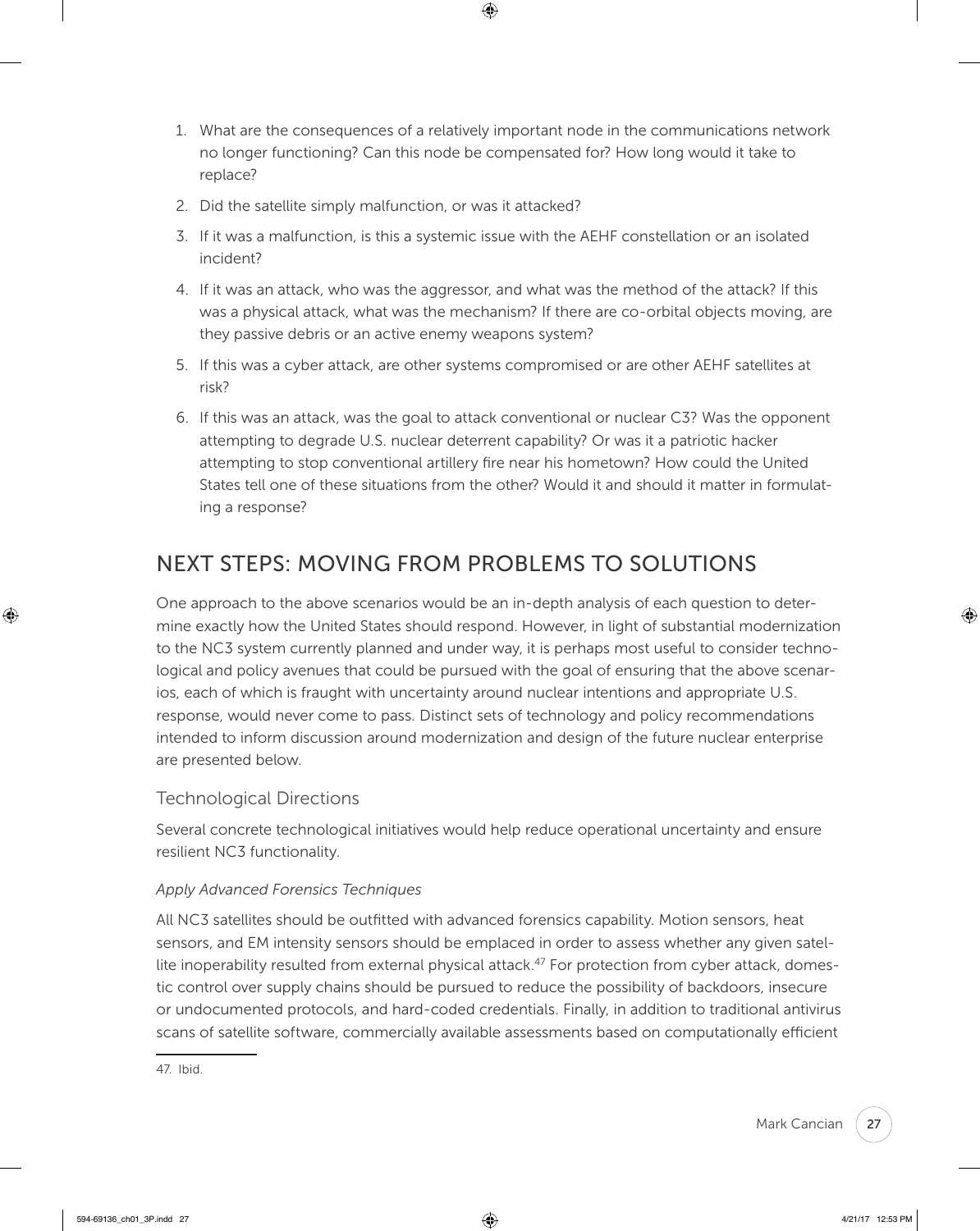code-level machine learning tools that proactively detect both new variants and repackaged versions of existing malware should be implemented.<sup>48</sup> Such methods should prove powerful in reducing the possibility of a successful cyber attack on NC3 systems.

#### *Emphasize Modern Network Defense Techniques in NC3*

Traditionally, network defense has focused on keeping attackers outside of a virtual "wall," while keeping all critical functionality accessible to those with valid credentials. In today's democratized cyber environment, cost to attackers is substantially lower than cost to defenders. Thus it is useful to consider moving toward an architecture that is more akin to a building with all of its doors open, but riddled with traps and misdirection. As NC3 is modernized to utilize Internet-based protocols,<sup>49</sup> for instance, considering widespread implementation of mechanisms designed to increase costs to attackers via such methods as honeypots, script white-listing, and address scrambling would help to deter and frustrate potential attackers. Honeypots, or environments that look like useful targets to an attacker but are in fact benign, can be particularly useful in enabling U.S. personnel to identify candidate attack vectors and enact defenses before critical systems are compromised. Script white-listing entails using efficient data structures to enable a computer to run only code with a bit representation that has been explicitly pre-specified as part of an allowed execution set. Finally, address space scrambling methods such as address space layout randomization (ASLR) protect from common buffer overflow attacks by randomly arranging address space positions of key portions of a process, such that an attacker cannot jump between different points reliably.

As a higher-level consideration, the United States should consider the idea that it is generally not possible to be completely sure that a networked computer system has not been compromised. If an adversary informed the United States that it had compromised U.S. NC3 and that surety of the nuclear deterrent had been affected, it would be extraordinarily difficult for the United States to prove otherwise, which fundamentally undermines the strength of the U.S. deterrent posture. Thus, it is imperative that the United States be able to viably make the argument that compromising the entirety of NC3 would be a statistical impossibility; and for this to occur, there must exist no possible mechanism for a single point of failure. While the command, control, and communications triad architecture ensures this posture adequately from a physical standpoint, it is imperative that NC3 systems be constructed with the same ideas in mind. Specifically, the United States should consider a fractionated NC3 network design, with a large number of sub-networks, each secured via different sets of protocols or standards. In this case, it would be nearly impossible for an adversary to convince either itself, the United States, or third parties that the surety of the U.S. nuclear deterrent could be fully compromised by what would effectively be a first cyber strike.

## *Minimize Code Base Size*

As systems are modernized to take advantage of twenty-first century information technology (IT), the temptation will exist to implement a great deal of additional functionality. While there may exist

49. Fritz, "Hacking Nuclear Command and Control."

<sup>48. &</sup>quot;Turning Cyberattack Prevention into a SecOps Advantage," Cylance, 2015, [https://www.cylance.com/hubfs/2015](https://www.cylance.com/hubfs/2015_cylance_website/assets/case_studys/Malware_SecOps_v3.pdf?t=1465600534915) [\\_cylance\\_website/assets/case\\_studys/Malware\\_SecOps\\_v3.pdf?t=1465600534915.](https://www.cylance.com/hubfs/2015_cylance_website/assets/case_studys/Malware_SecOps_v3.pdf?t=1465600534915)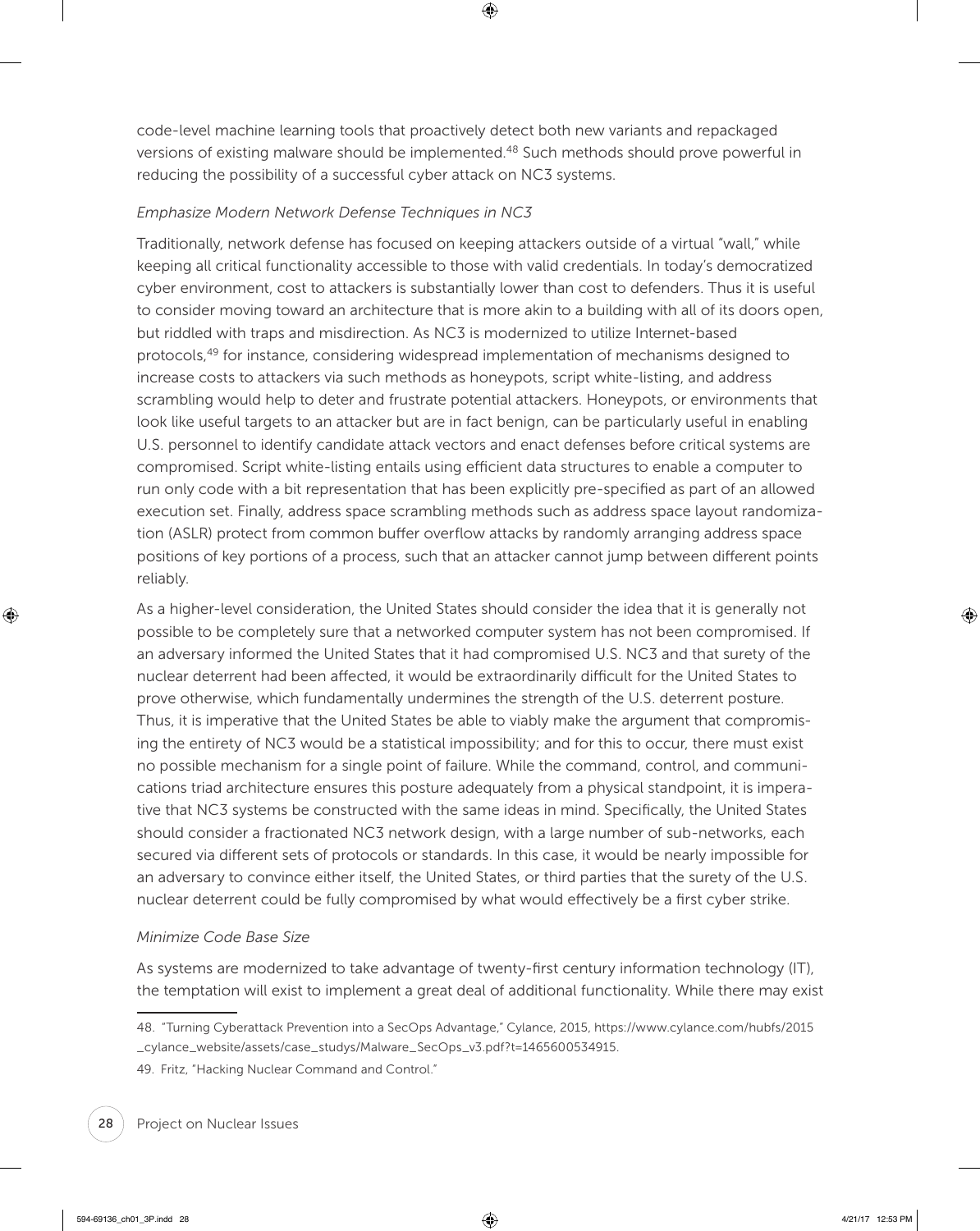substantial operational benefits to additional features, these should always be balanced with the reality that more code almost always equates to more vulnerability—and NC3 is an area wherein a vulnerability could result in mistakes of nuclear import.<sup>50</sup> Thus, the usual analysis around the cost-benefit trade-off of IT upgrades may not apply to NC3 systems, and this reality should be taken into account in system design processes.

#### *Maintain Small-Scale Launch and Inexpensive NC3 Communications Hardware*

A particularly interesting suggestion put forth by Dr. John Harvey, former principal deputy assistant secretary of defense for nuclear, chemical, and biological defense, is that "small, single-purpose 'cheap-SATs' to replenish lost communication or GPS [global positioning system] functionality" could improve system-level resilience of space-based NC3 assets. Instead of or in addition to large, multifunctional satellites, leveraging the widespread proliferation of small, inexpensive CubeSats<sup>51</sup> that cost on the order of  $$100,000$ <sup>52</sup> to construct and launch could substantially reduce overall system cost and improve reliability. In addition to allowing inexpensive system updates as technology improves, these small satellites would be extremely difficult to target for ASAT operators. Further, since Dr. Harvey's address in 2014, small-scale launch technology has seen significant advances. In fact, several commercial entities currently have the technology to offer 150-kilogram payloads to sun-synchronous orbit (500-kilometer altitude) on a single dedicated rocket costing only \$5 million.<sup>53</sup> These rockets could be retained specifically for emergency NC3 launches as backups to current satellites. In this way, expensive AEHF satellites that would require an expensive, large-scale launch to reconstitute would be supplemented or ultimately replaced by a small satellite and dedicated launch ecosystem that would result in a substantially more resilient NC3 system. Moving to a reserve of small satellites as a backup for the NC3 network would also have the advantage of increasing the number of possible launch sites the United States can use. At present, only a handful exist, and these are well-known to any potential adversary.<sup>54</sup>

#### *Decrease Reliance on Space-Based NC3*

In addition to shoring up the reliability of space-based NC3, ultimately decreasing U.S. reliance on these assets would likely enhance overall NC3 surety.<sup>55</sup> In particular, relying more on the various airborne components of the NC3 system and deploying "long-range airborne communications relay networks that could be stood up on short notice" would potentially mitigate the vulnerabilities posed by cyber threats to space-based assets. This risk reduction would result not only from the ability to more rapidly deploy space-based systems, but also from the simple reality that

<sup>50.</sup> Danzig, *Surviving on a Diet of Poisoned Fruit*.

<sup>51.</sup> A variety of companies (e.g., Planet Labs), universities, national labs (e.g., Los Alamos National Laboratory), and research institutions already fly multiple CubeSats.

<sup>52. &</sup>quot;Commercial Space Launch Schedule and Pricing," [Spaceflight.com,](http://Spaceflight.com) accessed 31 July 2016, [http://www.spaceflight](http://www.spaceflight.com/schedule-pricing/) [.com/schedule-pricing/](http://www.spaceflight.com/schedule-pricing/).

<sup>53. &</sup>quot;Space Is Now Open for Business," Rocket Lab, accessed 31 July 2016,<https://www.rocketlabusa.com/>.

<sup>54.</sup> Ellis, personal conversation with the author.

<sup>55.</sup> Rose, "Using Diplomacy to Advance the Long-Term Sustainability and Security of the Outer Space Environment."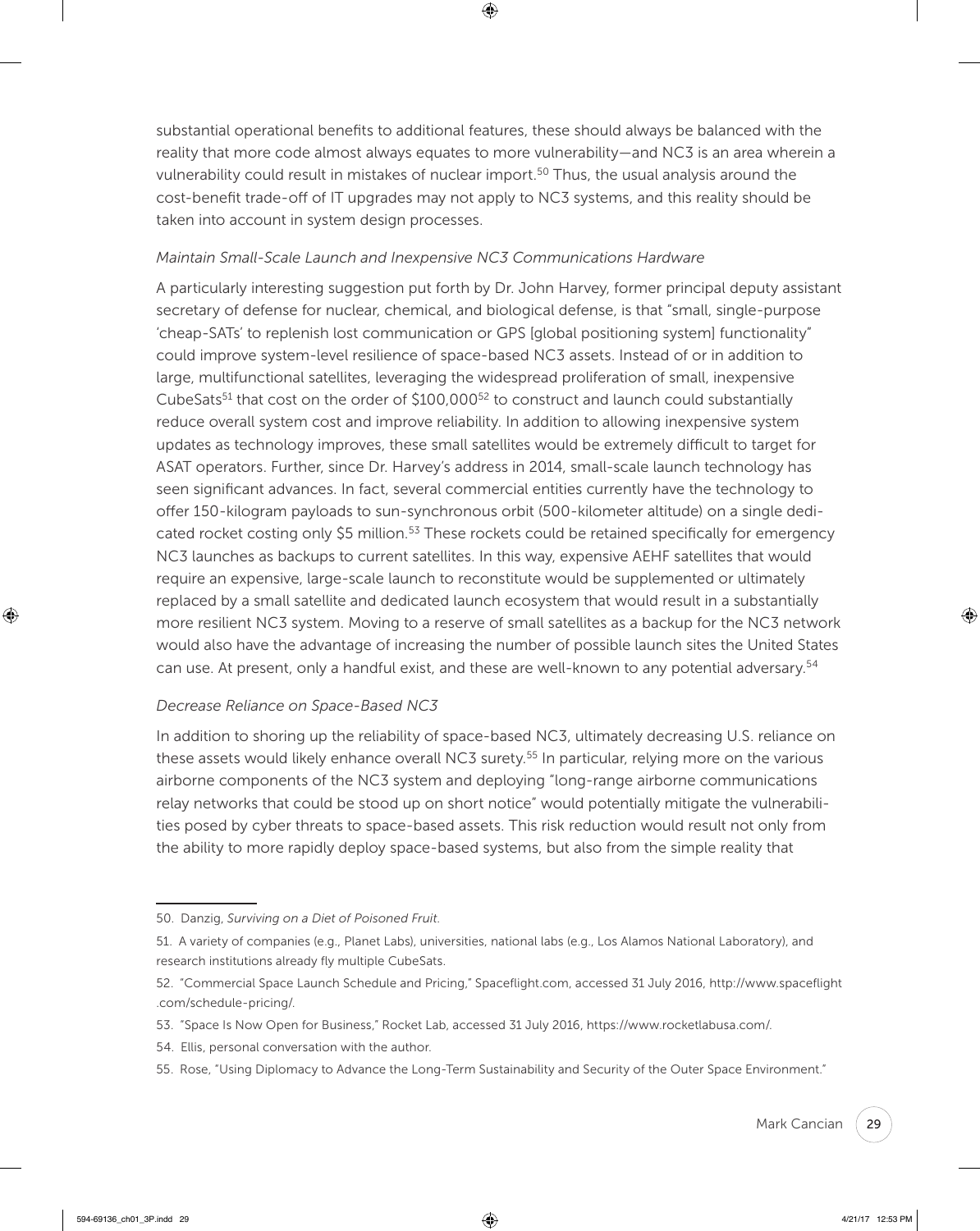performing diagnostics and updates on hardware that is not in outer space is a far simpler process than the reverse.<sup>56</sup>

## Policy Considerations

## *Carefully Consider Unilateral Action: Anticipatory Self-Defense and Belligerent Reprisal*

Given the *Tallinn Manual*'s clear authorization of anticipatory self-defense and the potentially dire consequences of the scenarios outlined above, it would be prudent to pursue a national policy that enables U.S. intervention to combat the development of cyber capabilities that would compromise NC3. In the context of peacetime international law, this would likely entail either claiming extraterritorial jurisdiction over those developing anti-NC3 cyber capabilities and/or claiming anticipatory self-defense if an attack is imminent. Were the United States to already be engaged in an armed conflict, the functional equivalent of anticipatory self-defense would be legally termed belligerent reprisal.<sup>57</sup> In this case, if the United States views attacks on NC3 as outside the boundaries established by the LOAC, the question would become whether a proportional attack on opponent (potentially on their NC3) would be appropriate, and, if so, what form that proportional response would take. Even in the case that U.S. NC3 is compromised, for instance, it is still desirable from the U.S. point of view for the adversary's NC3 systems to be able to verify that the United States has not launched a nuclear attack. Thus, in the context of belligerent reprisal, it is critical to make a clear policy decision on what constitutes a proportional, but practically optimal response to an attack on U.S. NC3.

### *Implement Cooperative Measures and Policy Standards*

Perhaps most importantly, the United States should pursue implementation of cooperative measures to set international ground rules for interaction with NC3 systems. In an analogy to the military case, as recently as 2013 a Russian expert recommended developing a "non-binding international document prohibiting attacks on civil nuclear assets.<sup>"58</sup> Further, the proposal suggests that the international community should improve existing cooperative instruments for "warning, interdiction, and consequence management" among nation-states. Separately, a similar conversation around norms and expectations for nation-state operation in space is already under way.<sup>59</sup>

Ultimately, U.S. security leaders have suggested that any technological progression that moves world powers, particularly the United States, Russia, and China, away from mutually assured destruction and toward the possibility of asymmetric first strike capability requires careful management. Richard Danzig, former secretary of the navy, suggests that if such a progression were to occur, the United States should directly engage Russia and China in pursuing multilateral

<sup>56.</sup> Harvey, "Nuclear Command and Control for the 21st Century."

<sup>57.</sup> Schmitt, *Tallinn Manual on the International Law Applicable to Cyber Warfare*.

<sup>58.</sup> EastWest Institute, *A Measure of Restraint in Cyberspace: Reducing Risk to Nuclear Civilian Assets* (New York: EastWest Institute, 2014), [https://www.eastwest.ngo/sites/default/files/A%20Measure%20of%20Restraint%20in%20](https://www.eastwest.ngo/sites/default/files/A%20Measure%20of%20Restraint%20in%20Cyberspace.pdf) [Cyberspace.pdf.](https://www.eastwest.ngo/sites/default/files/A%20Measure%20of%20Restraint%20in%20Cyberspace.pdf)

<sup>59.</sup> Rose, "Using Diplomacy to Advance the Long-Term Sustainability and Security of the Outer Space Environment."